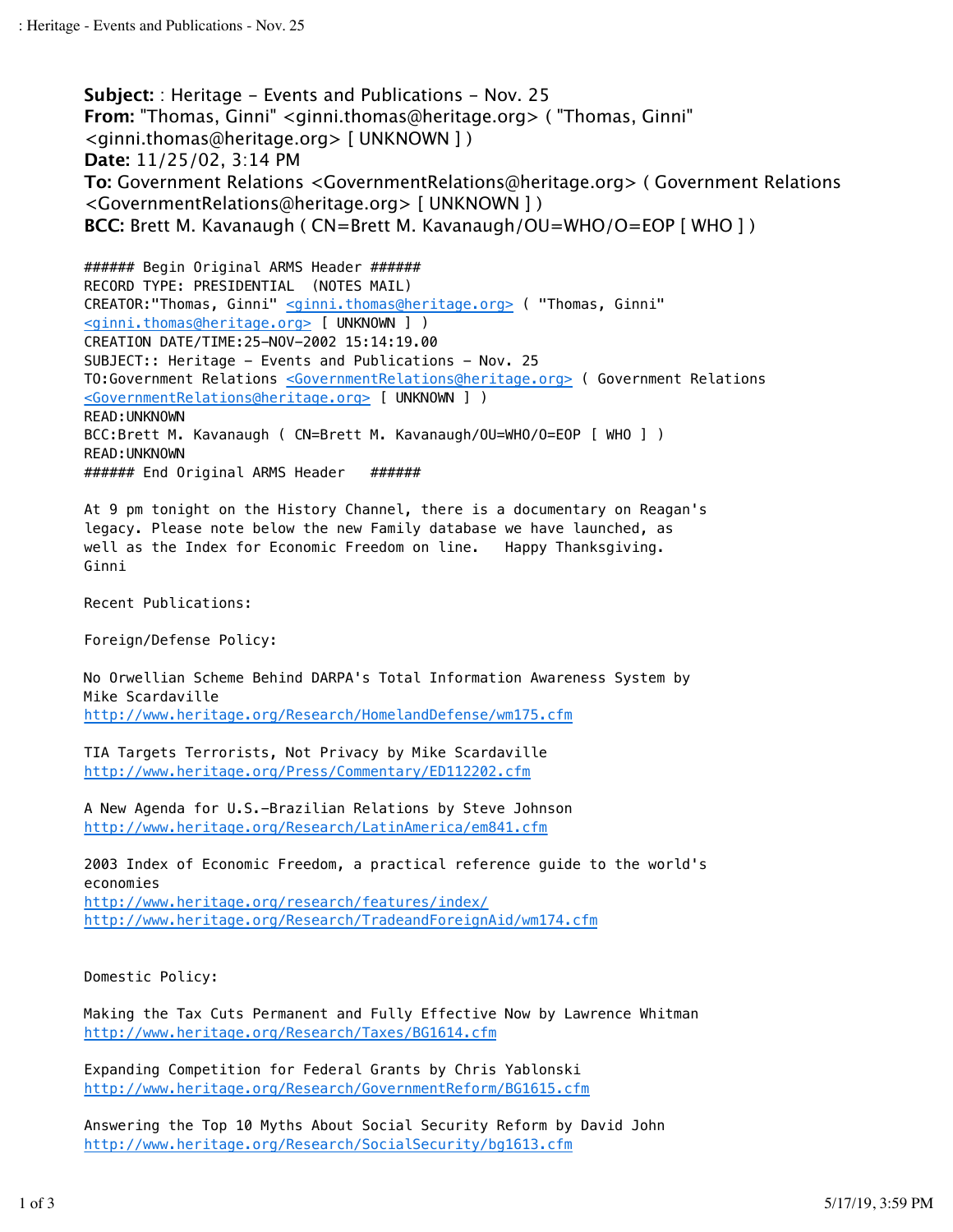Good Riddance, Rossotti by Dan Mitchell http://www.heritage.org/Press/Commentary/ED112002.cfm

NEW! - The Heritage Foundation's Family & Society Database The Database catalogs social science findings on the family gleaned from peer-reviewed journals, books, and government surveys. Currently containing nearly 1,100 empirical findings drawn from the past 15 years, the Database highlights what the social sciences reveal about the family. The Database explores relationships between the family and civil society, good government, and a vibrant economy. Users can search the Database by keywords and author.

http://www.heritage.org/research/features/familydatabase/

NEW! - Request a Briefing from The Heritage Foundation

Heritage has developed a special service for government officials who would like more information on specific policy topics from Heritage analysts. Request more information using the link below and our government relations staff will work with you to customize a briefing if possible or invite you to an upcoming briefing on an issue of interest. Choose from 30 domestic, defense, and foreign policy topics. http://www.heritage.org/research/RequestBriefing.cfm

The October Insider is now online. Read the latest monthly compilation of publication abstracts, events, and news at http://www.heritage.org/about/community/insider

Upcoming Events: For event details and RSVP, link to: http://www.heritage.org/Press/Events/index.cfm

The Battle for Education Reform Continues: What Are The Next Battles And Where Will They Be Fought? Featuring: Dick DeVos, Chairman, Education Freedom Fund of Michigan and former member of the Michigan State Board of Education; and Ed Feulner, The Heritage Foundation Tuesday, December 3, 11 a.m. - 12:30 p.m.

The Last Jihad Featuring: author Joel Rosenberg and Bridgett Wagner, The Heritage Foundation Wednesday, December 4, 5:30 p.m.

Using 21st Century Information Technology as a Homeland Security Force Multiplier Thursday, December 5, 11 a.m. Please check www.heritage.org as this event is developed.

Virginia (Ginni) Thomas, Director Executive Branch Relations The Heritage Foundation 214 Mass. Ave., NE Washington, D.C. 20002 (202) 608-6240 and (202) 608-6068 (fax) ginni.thomas@heritage.org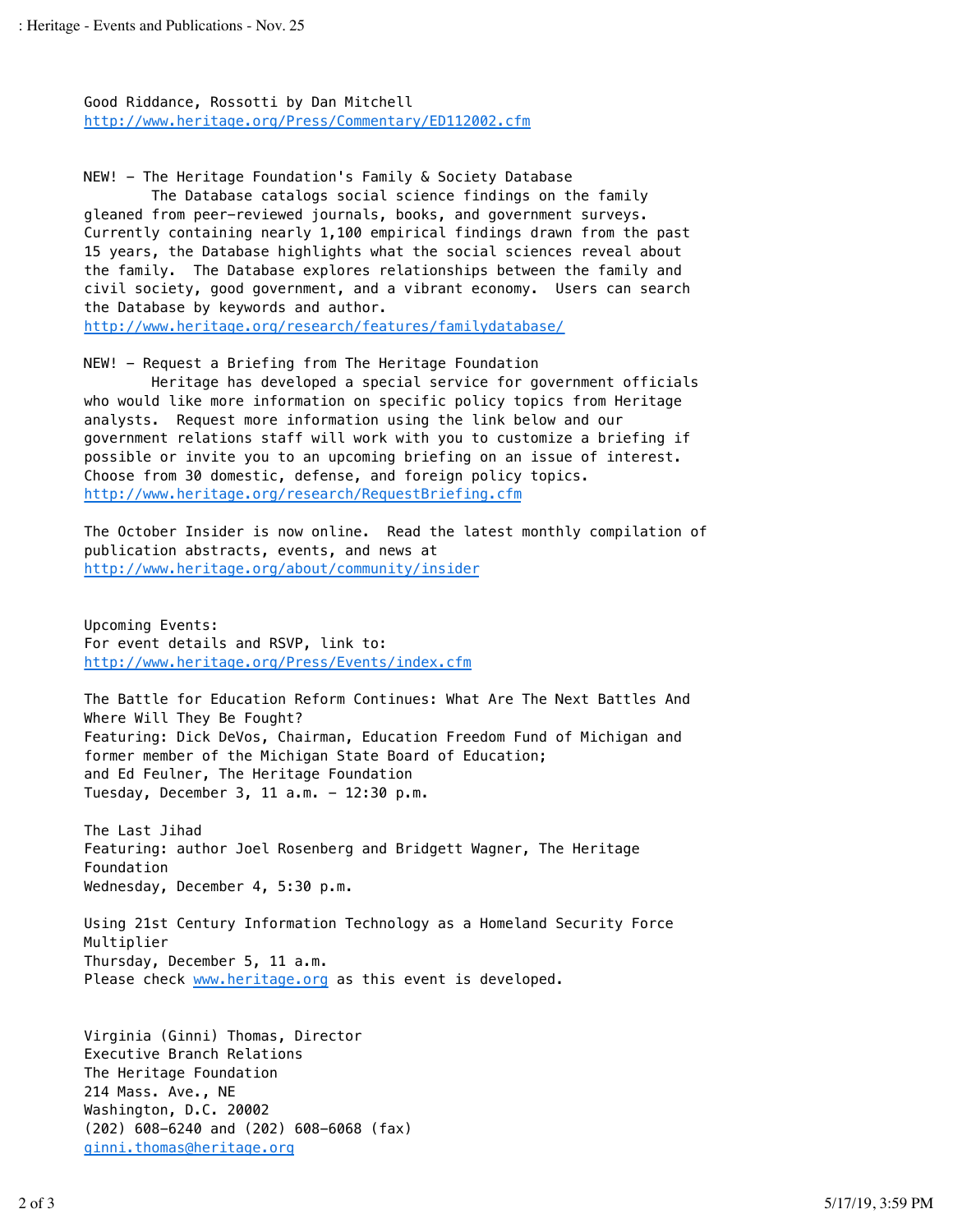www.heritage.org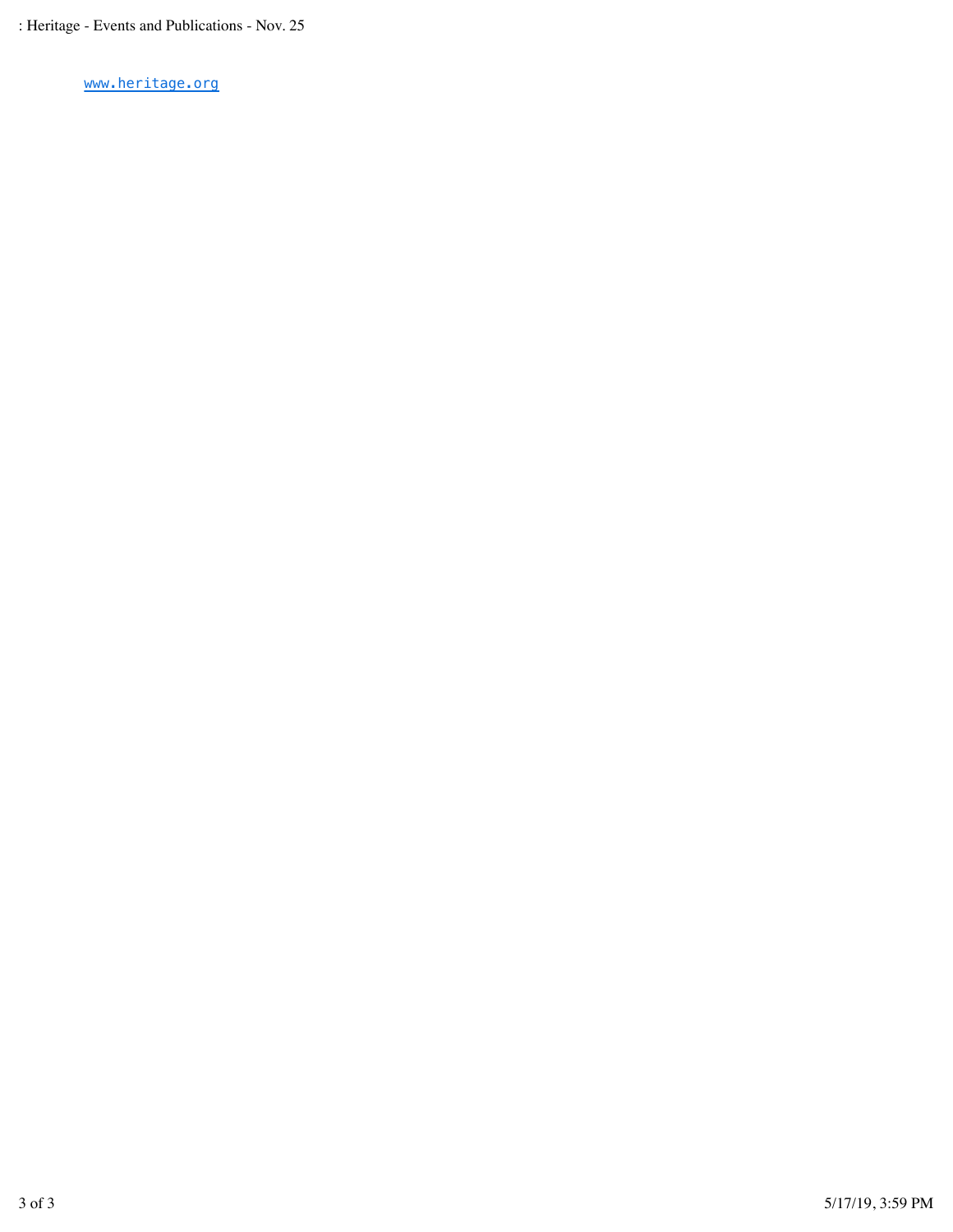**Subject:** : Heritage - recent publications and upcoming events - Feb. 4 **From:** "Thomas, Ginni" <ginni.thomas@heritage.org> ( "Thomas, Ginni" <ginni.thomas@heritage.org> [ UNKNOWN ] ) **Date:** 2/4/03, 12:32 PM **To:** Government Relations <GovernmentRelations@heritage.org> ( Government Relations <GovernmentRelations@heritage.org> [ UNKNOWN ] ) **BCC:** Brett M. Kavanaugh ( CN=Brett M. Kavanaugh/OU=WHO/O=EOP [ WHO ] )

####### Begin Original ARMS Header ###### RECORD TYPE: PRESIDENTIAL (NOTES MAIL) CREATOR:"Thomas, Ginni" <ginni.thomas@heritage.org> ( "Thomas, Ginni" <ginni.thomas@heritage.org> [ UNKNOWN ] ) CREATION DATE/TIME: 4-FEB-2003 12:32:17.00 SUBJECT:: Heritage - recent publications and upcoming events - Feb. 4 TO:Government Relations <GovernmentRelations@heritage.org> ( Government Relations <GovernmentRelations@heritage.org> [ UNKNOWN ] ) READ:UNKNOWN BCC:Brett M. Kavanaugh ( CN=Brett M. Kavanaugh/OU=WHO/O=EOP [ WHO ] ) READ:UNKNOWN ####### End Original ARMS Header ###### Lots of new papers. Cheers, Ginni Recent Publications: Domestic Policy: 2003 Economic Growth Briefing Room The Heritage Foundation's economic team has established this "Briefing Room" to present timely and accurate research on the tax debate. This page features daily updates with talking points, charts, related

commentary and resources.

http://www.heritage.org/research/taxes/taxbriefingroom.cfm

Disclosure Benefits Business and Labor by Ed Meese http://www.washtimes.com/commentary/20030128-99672131.htm

State of the Union Reaction by Michael Franc http://www.heritage.org/Research/PoliticalPhilosophy/wm198.cfm

Off the Rails by Ron Utt http://www.heritage.org/Press/Commentary/ed013103a.cfm

Principles for Safeguarding Civil Liberties in an Age of Terrorism by Paul Rosenzweig http://www.heritage.org/Research/HomelandDefense/em854.cfm

Congress Should not Prematurely Short-Circuit the Total Information Awareness Program by Paul Rosenzweig http://www.heritage.org/Research/HomelandDefense/em853.cfm

Code Blue: A State-by-State Assessment of America's Deepening Medical Malpractice Crisis by Derek Hunter http://www.heritage.org/Research/HealthCare/wm194.cfm

State-by-State Breakdown of President Bush's Growth Package: Benefits for Married Couples and Families with Children by The Heritage Foundation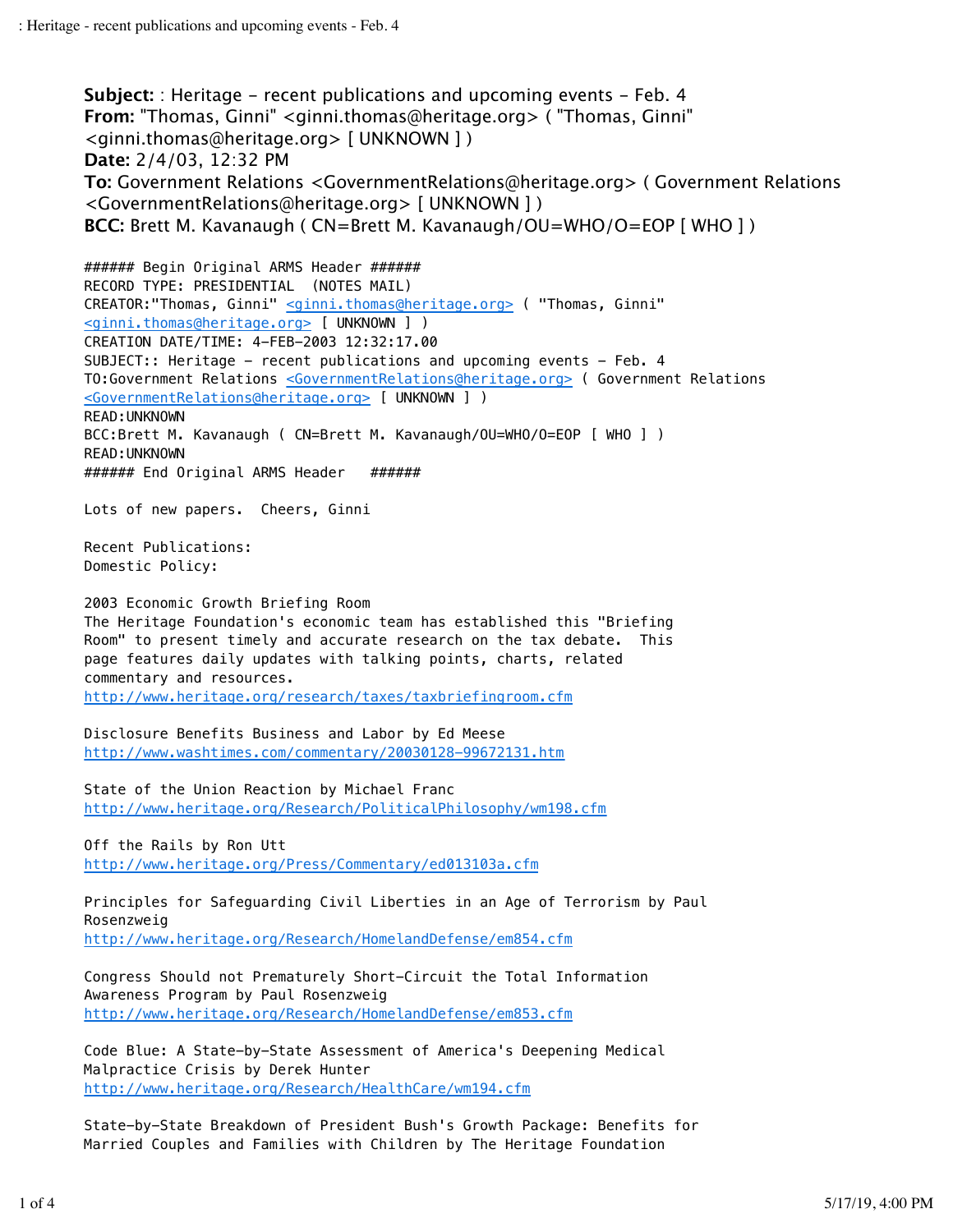http://www.heritage.org/Research/Taxes/WM199.cfm

The Growth Factor: Scoring Bush's Proposal In Reality by Alfredo Goyburu and Andrew Olivastro http://www.heritage.org/Research/Taxes/wm195.cfm

Three Ways to Make President Bush's Tax Plan Even Better by Lawrence H. Whitman http://www.heritage.org/Research/Taxes/em856.cfm

The Economic and Fiscal Effects of Ending the Federal Double Taxation of Dividends by Norbert Michel, Alfredo Goyburu, and Ralph Rector http://www.heritage.org/Research/Taxes/CDA\_workingpaper.cfm

Tax Reform Benefits Everyone by Norbert Michel http://www.heritage.org/Press/Commentary/Ed013003c.cfm

Payback for the Rich? by Rebecca Hagelin http://www.heritage.org/Press/Commentary/ed012903.cfm

Fact v. Fiction: Tax Rebates by Norbert Michel http://www.heritage.org/Research/Taxes/wm192.cfm

Fact v. Fiction: Temporary Tax Cuts by Norbert Michel http://www.heritage.org/Research/Taxes/wm193.cfm

Reforming Social Security: A Change in the Climate of Opinion by William Shipman http://www.heritage.org/Research/SocialSecurity/hl776.cfm

The FCC's Local Competition Report: Surprise! by James Gattuso http://www.heritage.org/Press/Commentary/ed013103d.cfm

The Role of Parental Work in Child Poverty by Robert Rector and Rea Hederman http://www.heritage.org/Research/Family/cda-03-01.cfm

Foreign/Defense Policy:

Disarming Iraq & More: State of the Union Response by Helle Dale http://www.heritage.org/Research/MiddleEast/wm197.cfm

The Real Smoking Gun by Dexter Ingram http://www.heritage.org/Press/Commentary/ed020303.cfm

Why Britain will fight in Iraq by John Hulsman and Nile Gardiner http://www.heritage.org/Press/Commentary/ed020303a.cfm

New Europe Proves Rumsfeld Right Over Iraq by John Hulsman http://www.heritage.org/Research/Europe/wm200.cfm

Putting the EU in Its Place: Why Filing a GMO Case with the WTO Is Crucial by Sara Fitzgerald http://www.heritage.org/Research/Europe/em855.cfm

The Prince of Peace Was a Warrior, Too by Joe Loconte http://www.heritage.org/Press/Commentary/ed013003.cfm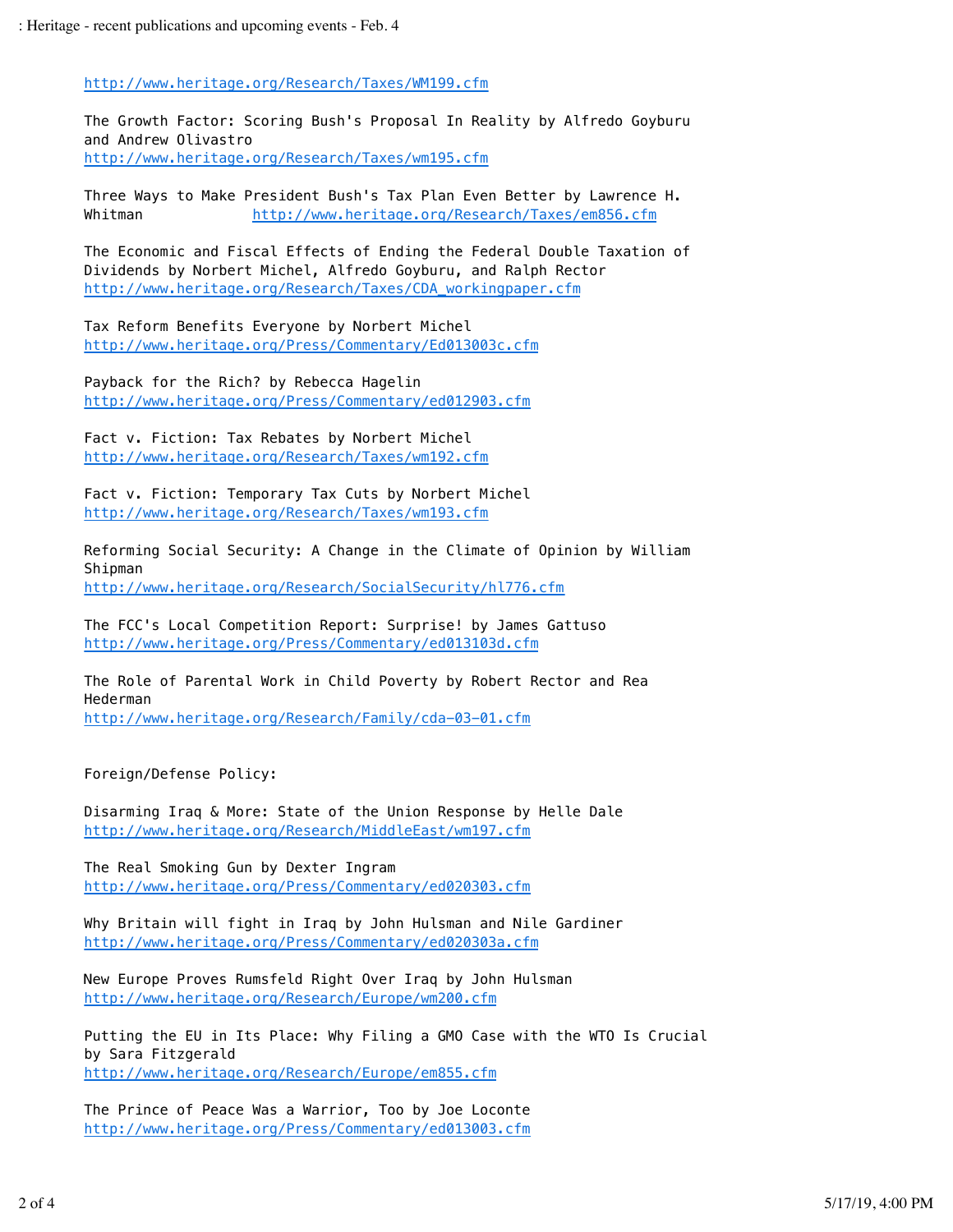Securing the Homeland Begins at Home by Michael Scardaville http://www.heritage.org/Research/HomelandDefense/em852.cfm

Taiwan Must Get Serious About Defense by John Tkacik http://www.heritage.org/Press/Commentary/ed013103b.cfm

The Challenges and Imperatives in Taiwan's Defense by Peter Brookes http://www.heritage.org/Research/AsiaandthePacific/hl775.cfm

'Evil Axis' Label Fits by Jim Phillips http://www.heritage.org/Press/Commentary/ED013003b.cfm

Why the USA is OK in the ROK by Larry Wortzel http://www.heritage.org/Press/Commentary/ED013003d.cfm

Other:

Agenda 2003: Shaping America's Future

The issues facing the 108th Congress, from homeland security to health care to tax reform, present lawmakers with the opportunity to improve all Americans' security and prosperity. Accomplishing this goal requires the innovative policy solutions provided in Agenda 2003 - The Heritage Foundation's public policy playbook. To request a copy of Agenda 2003 or to view excerpts, call 1-800-544-4843 or http://www.heritage.org/research/features/agenda.cfm

Policy Experts 2003 The essential "who's who" guide to the world of public policy experts and organizations can be ordered by contacting the Heritage Foundation's Publications Department at 1-800-544-4843, by mail at, 214 Massachusetts Avenue NE, Washington, DC 20002, or order online at www.policyexperts.org.

The Heritage Foundation's 2003 Calendar is still available. If you haven't received a copy please request one by e-mailing us or calling 1-800-546-2843.

Upcoming Events: For event details and RSVP, link to : http://www.heritage.org/Press/Events/index.cfm

Security Challenges on the Korean Peninsula Featuring: Dr. Seok Hyun HONG, Publisher, Chairman and CEO,Joong-Ang Ilbo; Dr. Larry Wortzel, The Heritage Foundation Tuesday, February 11th 11:00 a.m. - 12:30 p.m.

First Among Equals: The Supreme Court in American Life Featuring: Ken Starr, author; and Edwin Meese, The Heritage Foundation Thursday, February 13th  $12:00$  noon - 1:00 p.m.

Virginia (Ginni) Thomas, Director Executive Branch Relations The Heritage Foundation 214 Mass. Ave., NE Washington, D.C. 20002 (202) 608-6240 and (202) 608-6068 (fax)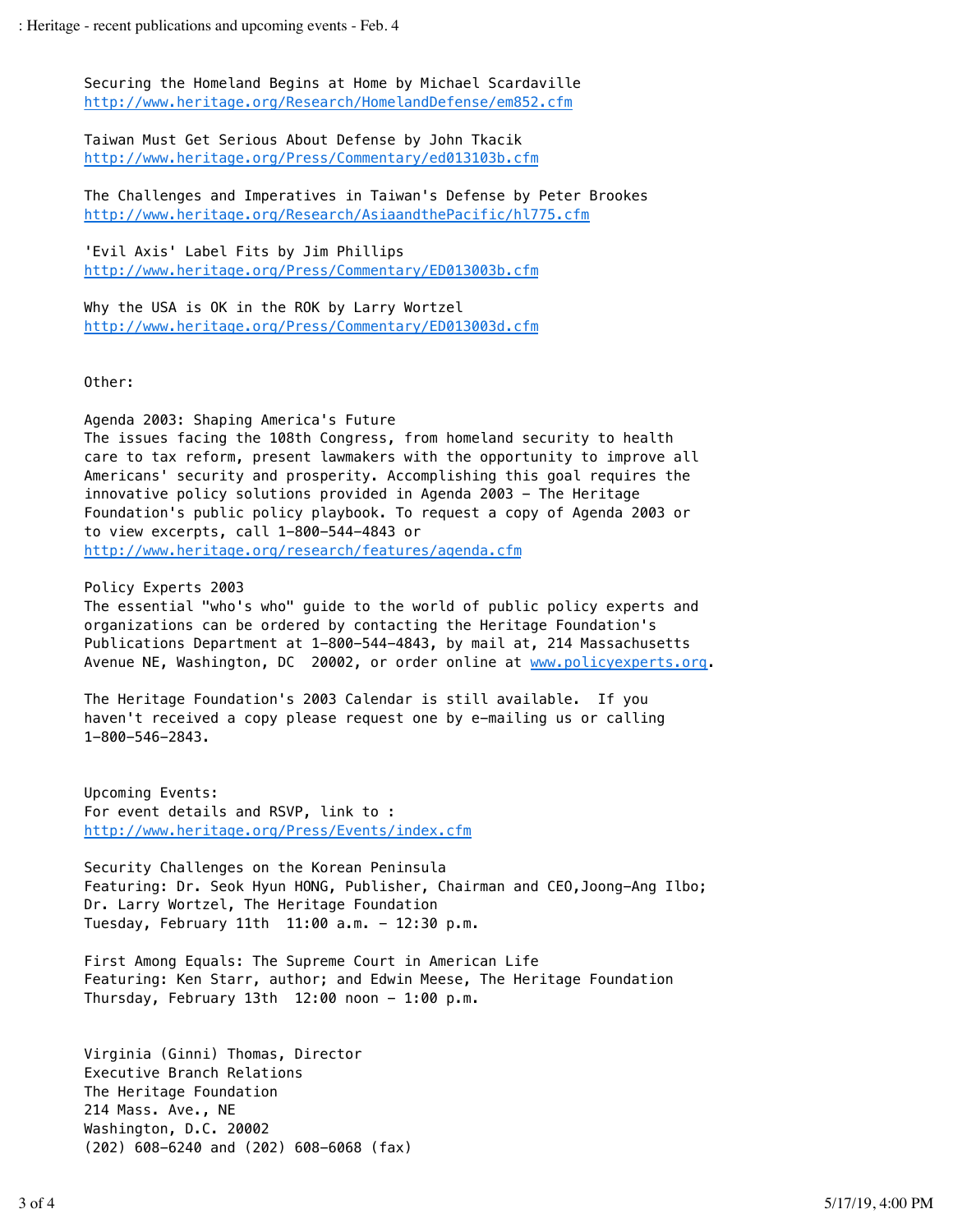ginni.thomas@heritage.org www.heritage.org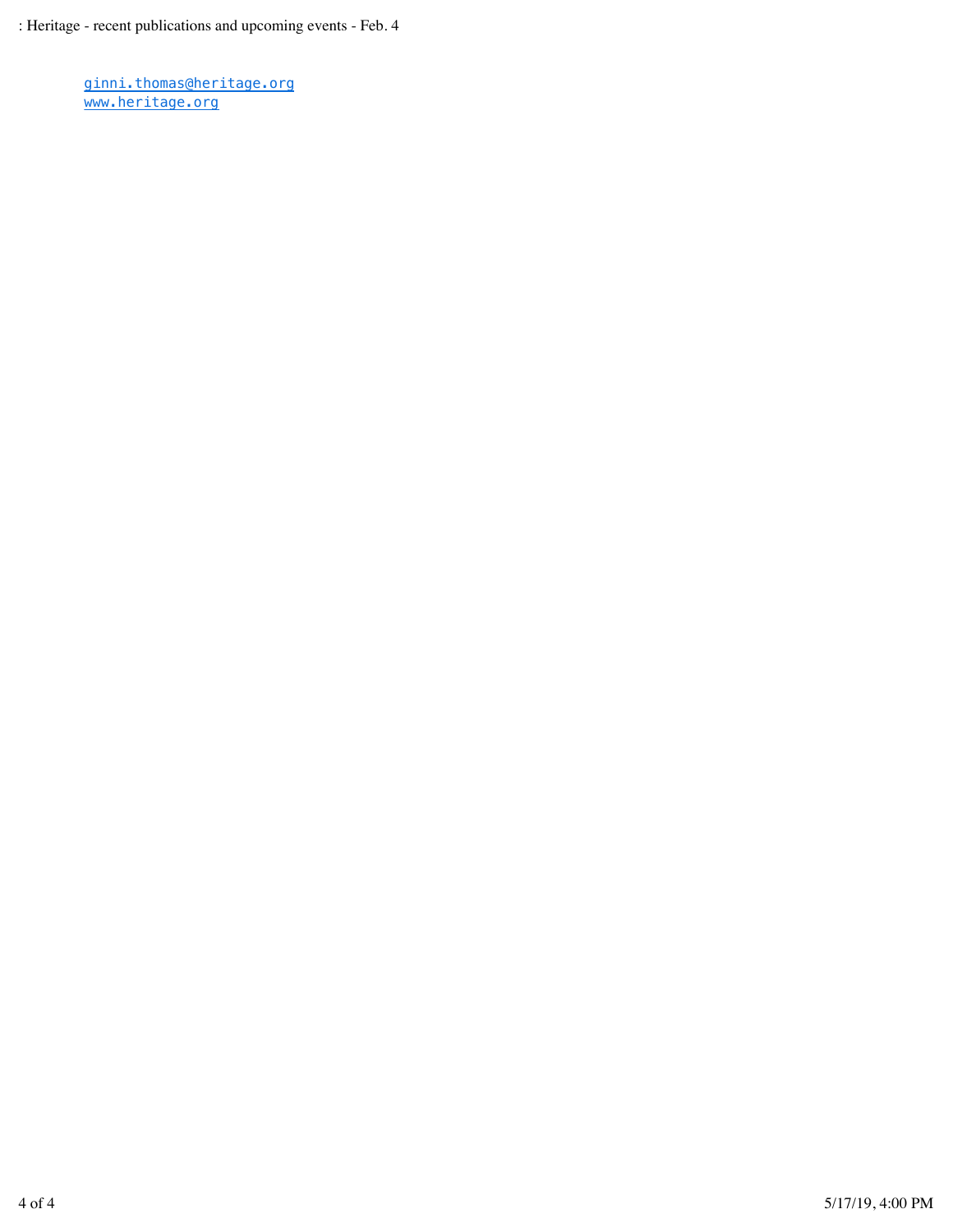**Subject:** : Heritage recent publications and upcoming events - 2/11/03 **From:** "Thomas, Ginni" <ginni.thomas@heritage.org> ( "Thomas, Ginni" <ginni.thomas@heritage.org> [ UNKNOWN ] ) **Date:** 2/11/03, 3:32 PM **To:** Government Relations <GovernmentRelations@heritage.org> ( Government Relations <GovernmentRelations@heritage.org> [ UNKNOWN ] ) **BCC:** Brett M. Kavanaugh ( CN=Brett M. Kavanaugh/OU=WHO/O=EOP [ WHO ] )

####### Begin Original ARMS Header ###### RECORD TYPE: PRESIDENTIAL (NOTES MAIL) CREATOR:"Thomas, Ginni" <ginni.thomas@heritage.org> ( "Thomas, Ginni" <ginni.thomas@heritage.org> [ UNKNOWN ] ) CREATION DATE/TIME:11-FEB-2003 15:32:22.00 SUBJECT:: Heritage recent publications and upcoming events - 2/11/03 TO:Government Relations <GovernmentRelations@heritage.org> ( Government Relations <GovernmentRelations@heritage.org> [ UNKNOWN ] ) READ:UNKNOWN BCC:Brett M. Kavanaugh ( CN=Brett M. Kavanaugh/OU=WHO/O=EOP [ WHO ] ) READ:UNKNOWN ####### End Original ARMS Header ######

Hope some of these new items are of interest/assistance. Please note that we do have a Black History Month speakers list you are welcome to request, as many offices are inviting outside speakers in. Thanks, Ginni

Recent Publications:

Domestic Policy:

Reality Check: Tax Relief and Economic Growth Breifing Room The Heritage Foundation's economics team has established this "Briefing Room" to present timely and accurate research on the tax debate. http://www.heritage.org/research/taxes/taxbriefingroom.cfm

President Bush's 2004 Budget Proposal: A Summary by Brian Riedl http://www.heritage.org/Research/Budget/wm202.cfm

President Bush's Tax Plan Would Improve the Ability to Deal with Future Social Security Deficits by David John http://www.heritage.org/Research/SocialSecurity/em858.cfm

What The GAO Says About The Best Model For Medicare Reform by Bob Moffit http://www.heritage.org/Research/HealthCare/WM204.cfm

The Continuing Good News About Welfare Reform by Robert Rector and Patrick Fagan http://www.heritage.org/Research/Welfare/bg1620.cfm

The Other Welfare Reform by Brian Riedl http://www.heritage.org/Press/Commentary/ed020403.cfm

The Need to Protect Civil Liberties While Combating Terrorism: Legal Principles and the Total Information Awareness Program by Paul Rosenzweig and Michael Scardaville http://www.heritage.org/Research/HomelandDefense/lm6.cfm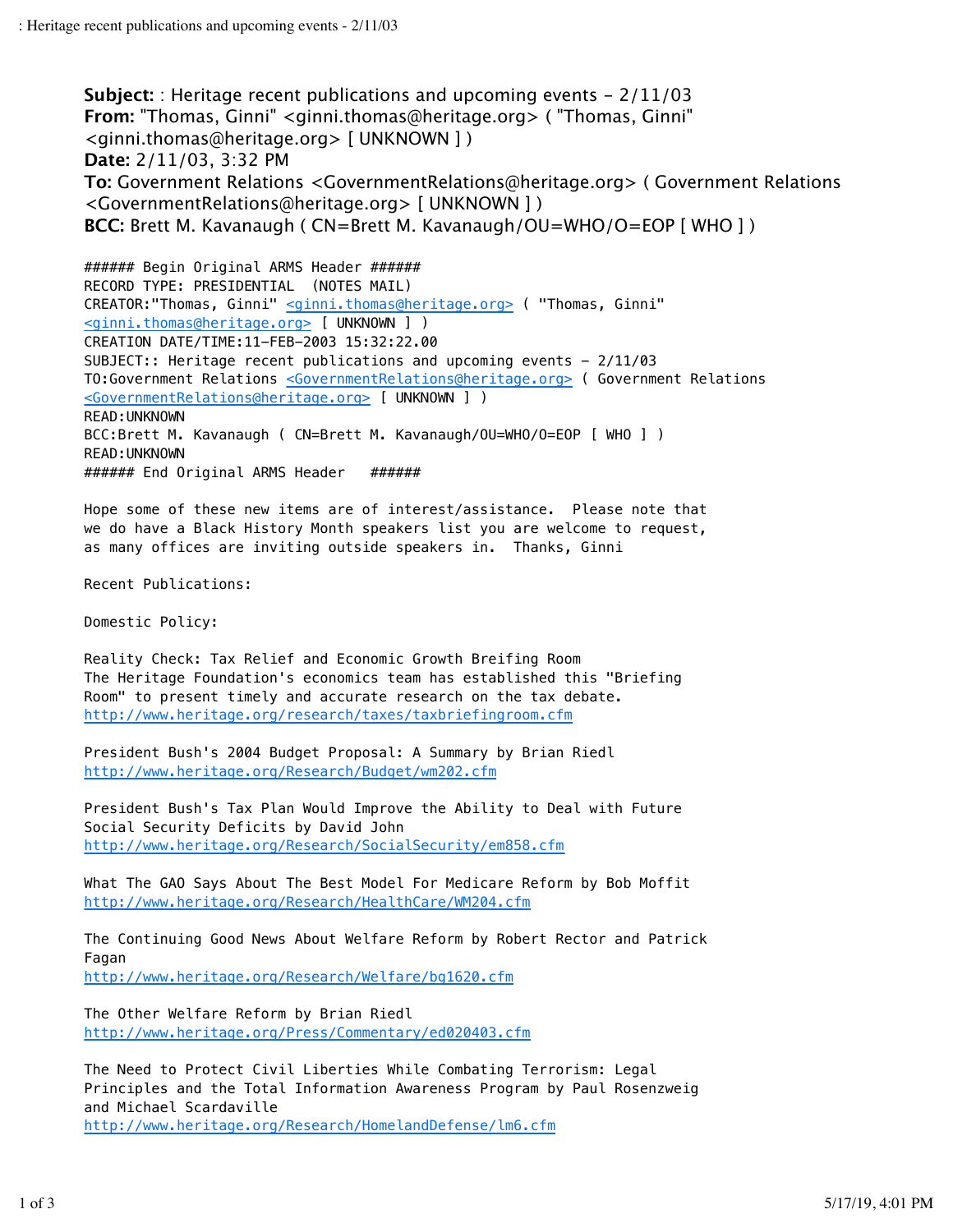How To Run A Railroad (Or At Least Amtrak) by Ron Utt http://www.heritage.org/Press/Commentary/ed020403a.cfm

Local Telephone Competition: Unbundling the FCC's Rules by James Gattuso http://www.heritage.org/Research/Regulation/bg1621.cfm

Fact v. Fiction: State Spending by Norbert Michel http://www.heritage.org/Research/Budget/wm201.cfm

The Case Against a Federal Bailout of the States by Brian Riedl http://www.heritage.org/Research/Budget/em857.cfm

Aiming for the Stars by Rebecca Hagelin http://www.heritage.org/Press/Commentary/ed020503.cfm

Foreign/Defense Policy:

Powell's U.N. Speech: A Powerful Indictment of Iraq by James Phillips http://www.heritage.org/Research/MiddleEast/wm203.cfm

New Priorities for U.S.-Ecuadoran Relations by Stephen Johnson http://www.heritage.org/Research/LatinAmerica/wm205.cfm

European Arrogance and Weakness Dictate Coalitions of the Willing by John Hulsman http://www.heritage.org/Research/Europe/hl777.cfm

Other:

The January 2003 Insider is now online. Read the latest monthly compilation of publication abstracts, events, and news at http:www.heritage.org/about/community/insider/

## Agenda 2003: Shaping America's Future

The issues facing the 108th Congress, from homeland security to health care to tax reform, present lawmakers with the opportunity to improve all Americans' security and prosperity. Accomplishing this goal requires the innovative policy solutions provided in Agenda 2003 - The Heritage Foundation's public policy playbook. To request a copy of Agenda 2003 or to view excerpts, call 1-800-544-4843 or http://www.heritage.org/research/features/agenda.cfm

Policy Experts 2003

The essential "who's who" guide to the world of public policy experts and organizations can be ordered by contacting the Heritage Foundation's Publications Department at 1-800-544-4843, by mail at, 214 Massachusetts Avenue NE, Washington, DC 20002, or order online at www.policyexperts.org.

The Heritage Foundation's 2003 Calendar is still available. If you haven't received a copy please request one by e-mailing us or calling 1-800-546-2843.

Upcoming Events: For event details and RSVP, link to : http://www.heritage.org/Press/Events/index.cfm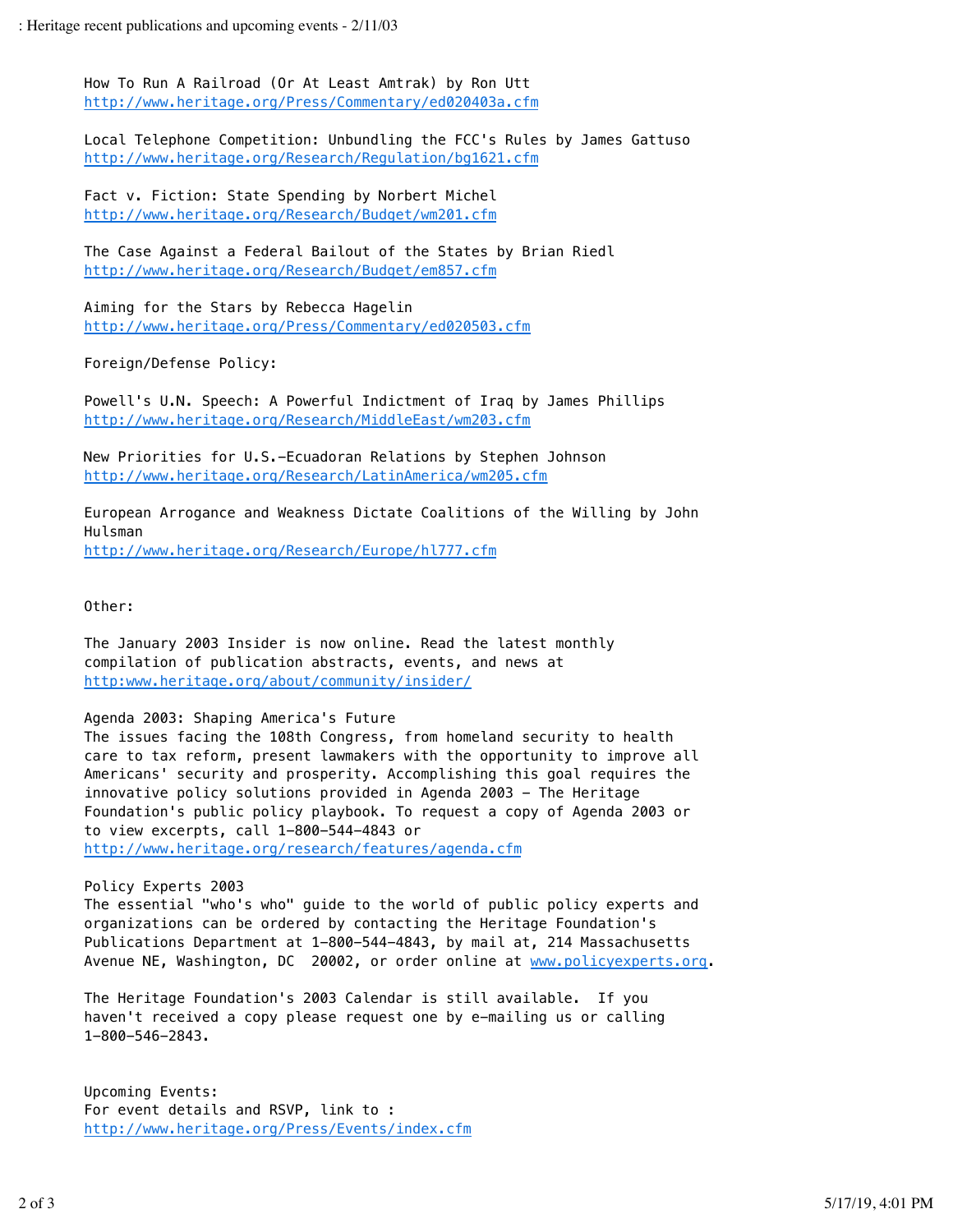First Among Equals: The Supreme Court in American Life Featuring: Ken Starr, author; and Edwin Meese, The Heriage Foundation Thursday, February 13th, 12:00 noon  $-$  1:00 p.m.

We also expect to host an event for Administration, House and Senate staff on the President's Growth package on February 27 - either breakfast or lunch; stay tuned.

Virginia (Ginni) Thomas, Director Executive Branch Relations The Heritage Foundation 214 Mass. Ave., NE Washington, D.C. 20002 (202) 608-6240 and (202) 608-6068 (fax) ginni.thomas@heritage.org www.heritage.org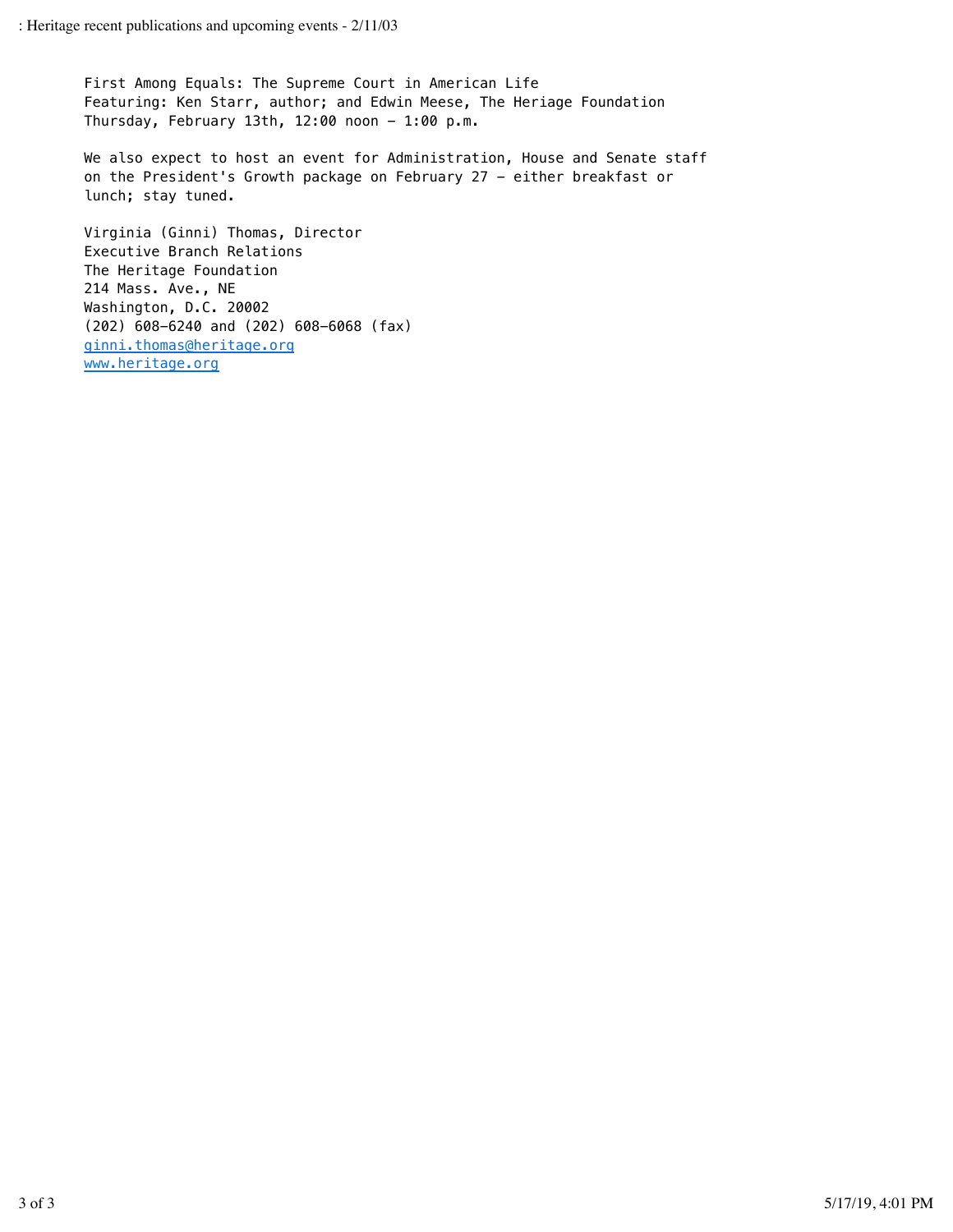```
Subject: : Re: Total Information Awareness report
From: H. Bryan Cunningham ( CN=H. Bryan Cunningham/OU=NSC/O=EOP [ NSC ] )
Date: 5/14/03, 1:25 PM
To: Jennifer G. Newstead ( CN=Jennifer G. Newstead/OU=WHO/O=EOP@EOP [ WHO ] )
CC: david g. leitch ( CN=david g. leitch/OU=who/O=eop@exchange@eop [ WHO ] ), jennifer
r. brosnahan ( CN=jennifer r. brosnahan/OU=who/O=eop@eop [ WHO ] ), theodore w.
ullyot ( CN=theodore w. ullyot/OU=who/O=eop@eop [ WHO ] ), h. christopher bartolomucci
( CN=h. christopher bartolomucci/OU=who/O=eop@eop [ WHO ] ), kyle sampson ( CN=kyle
sampson/OU=who/O=eop@eop [ WHO ] ), benjamin a. powell ( CN=benjamin a.
powell/OU=who/O=eop@eop [ WHO ] ), noel j. francisco ( CN=noel j. francisco/OU=who
/O=eop@eop [ WHO ] ), brett m. kavanaugh ( CN=brett m. kavanaugh/OU=who
/O=eop@eop [ WHO ] )
###### Begin Original ARMS Header ######
RECORD TYPE: FEDERAL (NOTES MAIL)
CREATOR:H. Bryan Cunningham ( CN=H. Bryan Cunningham/OU=NSC/O=EOP [ NSC ] )
CREATION DATE/TIME:14-MAY-2003 13:25:54.00
SUBJECT:: Re: Total Information Awareness report
TO:Jennifer G. Newstead ( CN=Jennifer G. Newstead/OU=WHO/O=EOP@EOP [ WHO ] )
READ:UNKNOWN
CC:david g. leitch ( CN=david g. leitch/OU=who/O=eop@exchange@eop [ WHO ] )
READ:UNKNOWN
CC:jennifer r. brosnahan ( CN=jennifer r. brosnahan/OU=who/O=eop@eop [ WHO ] )
READ:UNKNOWN
CC:theodore w. ullyot ( CN=theodore w. ullyot/OU=who/O=eop@eop [ WHO ] )
READ:UNKNOWN
CC:h. christopher bartolomucci ( CN=h. christopher bartolomucci/OU=who/O=eop@eop [ WHO ] )
READ:UNKNOWN
CC:kyle sampson ( CN=kyle sampson/OU=who/O=eop@eop [ WHO ] )
READ:UNKNOWN
CC:benjamin a. powell ( CN=benjamin a. powell/OU=who/O=eop@eop [ WHO ] )
READ:UNKNOWN
CC:noel j. francisco ( CN=noel j. francisco/OU=who/O=eop@eop [ WHO ] )
READ:UNKNOWN
CC:brett m. kavanaugh ( CN=brett m. kavanaugh/OU=who/O=eop@eop [ WHO ] )
READ:UNKNOWN
####### End Original ARMS Header ######
```
We've not been told anything about this in NSC, as near as I can tell.

Jennifer G. Newstead 05/14/2003 01:23:05 PM Record Type: Record

To: See the distribution list at the bottom of this message cc: David G. Leitch/WHO/EOP@Exchange@EOP Subject: Total Information Awareness report

Is anyone working on the above subject -- DOJ called about a report they are preparing for transmittal (I believe to the Hill) on a report which is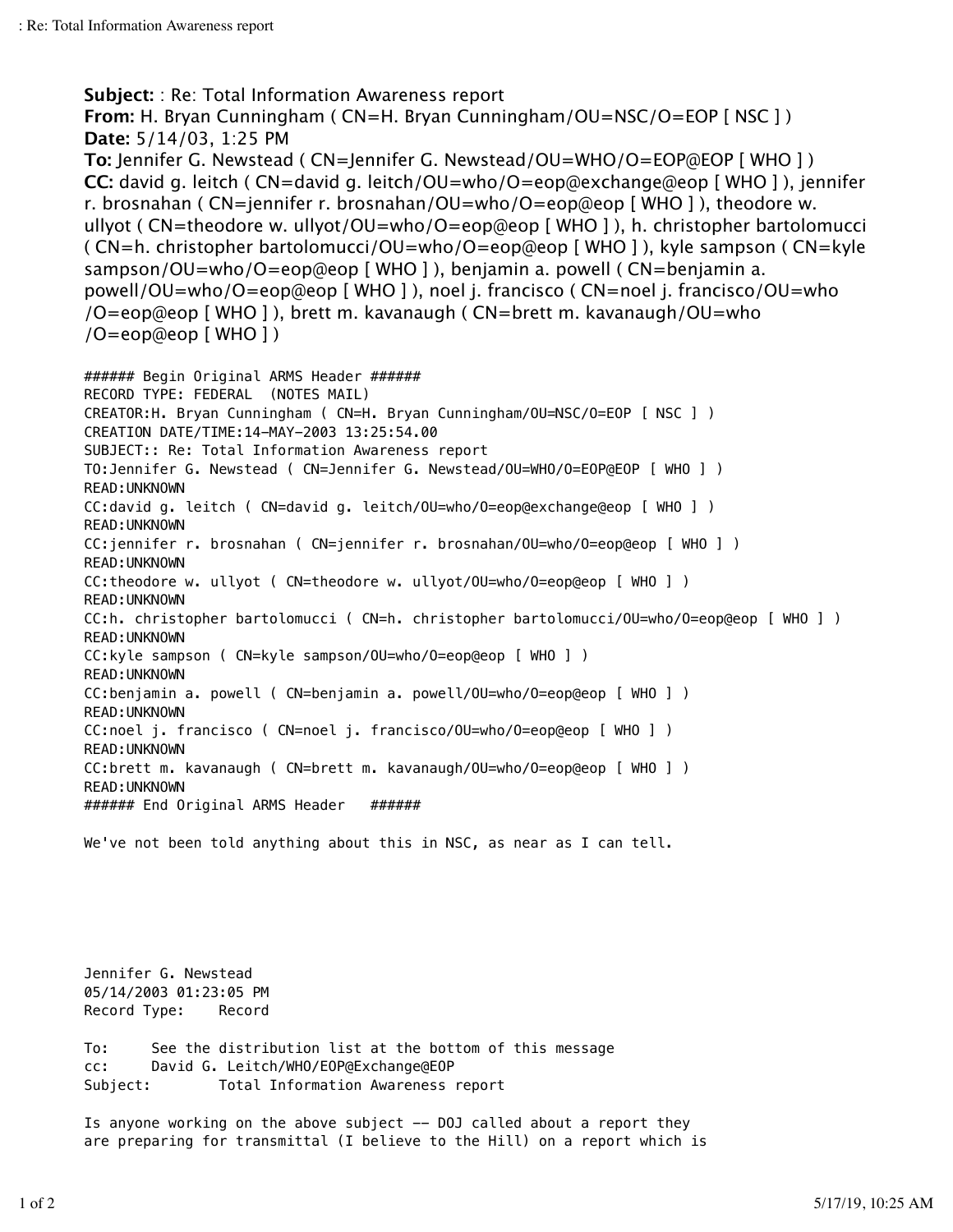a joint DOJ-DOD-CIA project.

Thanks

Message Sent

To:\_\_\_\_\_\_\_\_\_\_\_\_\_\_\_\_\_\_\_\_\_\_\_\_\_\_\_\_\_\_\_\_\_\_\_\_\_\_\_\_\_\_\_\_\_\_\_\_\_\_\_\_\_\_\_\_\_\_\_\_\_ Brett M. Kavanaugh/WHO/EOP@EOP H. Christopher Bartolomucci/WHO/EOP@EOP Noel J. Francisco/WHO/EOP@EOP Theodore W. Ullyot/WHO/EOP@EOP Benjamin A. Powell/WHO/EOP@EOP Jennifer R. Brosnahan/WHO/EOP@EOP Kyle Sampson/WHO/EOP@EOP H. Bryan Cunningham/NSC/EOP@EOP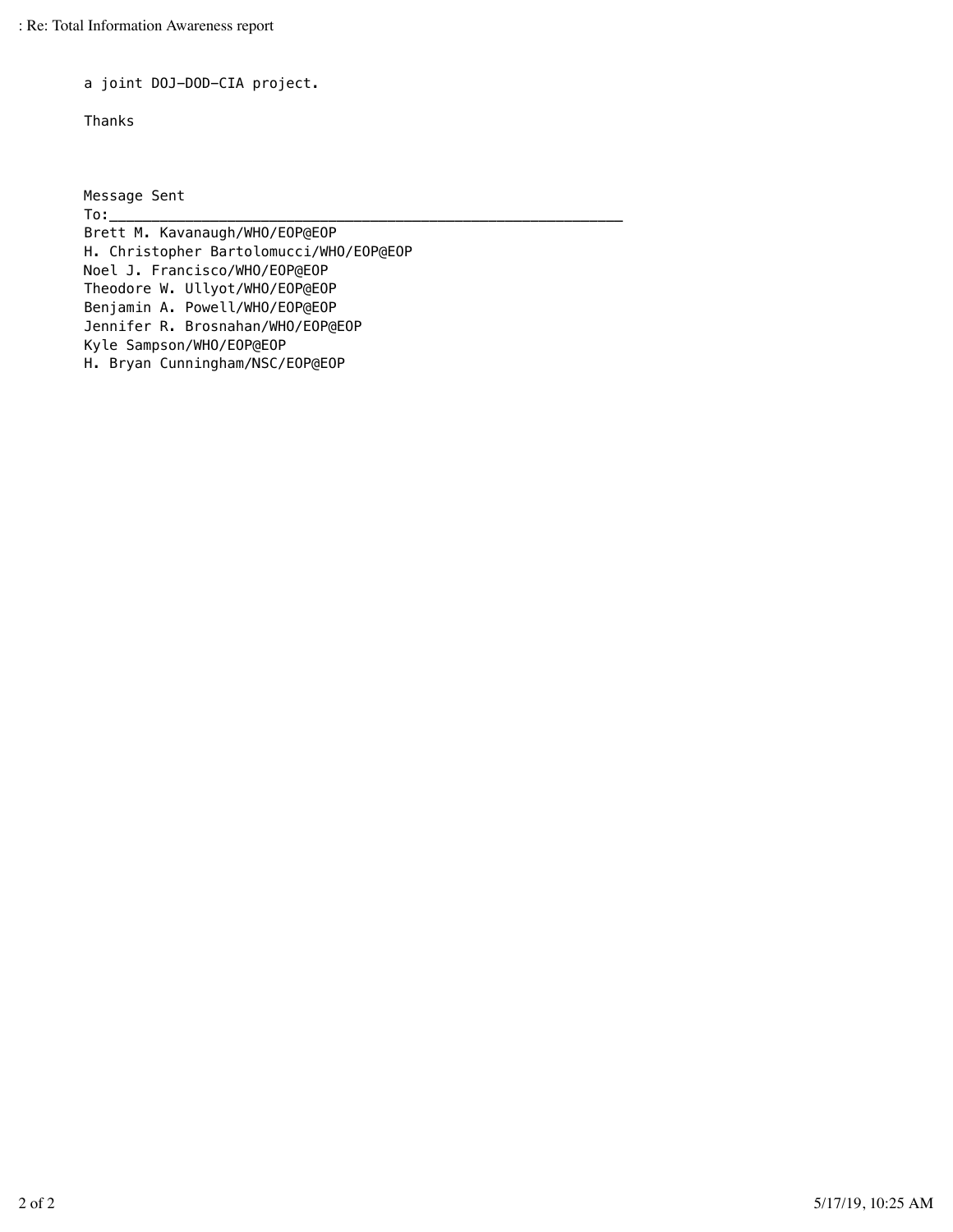**Subject:** : Total Information Awareness report **From:** Jennifer G. Newstead ( CN=Jennifer G. Newstead/OU=WHO/O=EOP [ WHO ] ) **Date:** 5/14/03, 1:23 PM **To:** H. Bryan Cunningham ( CN=H. Bryan Cunningham/OU=NSC/O=EOP@EOP [ NSC ] ), Jennifer R. Brosnahan ( CN=Jennifer R. Brosnahan/OU=WHO/O=EOP@EOP [ WHO ] ), Theodore W. Ullyot ( CN=Theodore W. Ullyot/OU=WHO/O=EOP@EOP [ WHO ] ), H. Christopher Bartolomucci ( CN=H. Christopher Bartolomucci/OU=WHO/O=EOP@EOP [ WHO ] ), Kyle Sampson ( CN=Kyle Sampson/OU=WHO/O=EOP@EOP [ WHO ] ), Benjamin A. Powell ( CN=Benjamin A. Powell/OU=WHO/O=EOP@EOP [ WHO ] ), Noel J. Francisco ( CN=Noel J. Francisco/OU=WHO/O=EOP@EOP [ WHO ] ), Brett M. Kavanaugh ( CN=Brett M. Kavanaugh/OU=WHO/O=EOP@EOP [ WHO ] ) **CC:** David G. Leitch ( CN=David G. Leitch/OU=WHO/O=EOP@Exchange@EOP [ WHO ] ) ####### Begin Original ARMS Header ###### RECORD TYPE: FEDERAL (NOTES MAIL) CREATOR:Jennifer G. Newstead ( CN=Jennifer G. Newstead/OU=WHO/O=EOP [ WHO ] ) CREATION DATE/TIME:14-MAY-2003 13:23:39.00 SUBJECT:: Total Information Awareness report TO:H. Bryan Cunningham ( CN=H. Bryan Cunningham/OU=NSC/O=EOP@EOP [ NSC ] ) READ:UNKNOWN TO:Jennifer R. Brosnahan ( CN=Jennifer R. Brosnahan/OU=WHO/O=EOP@EOP [ WHO ] ) READ:UNKNOWN TO:Theodore W. Ullyot ( CN=Theodore W. Ullyot/OU=WHO/O=EOP@EOP [ WHO ] ) READ:UNKNOWN TO:H. Christopher Bartolomucci ( CN=H. Christopher Bartolomucci/OU=WHO/O=EOP@EOP [ WHO ] ) READ:UNKNOWN TO:Kyle Sampson ( CN=Kyle Sampson/OU=WHO/O=EOP@EOP [ WHO ] ) READ:UNKNOWN TO:Benjamin A. Powell ( CN=Benjamin A. Powell/OU=WHO/O=EOP@EOP [ WHO ] ) READ:UNKNOWN TO:Noel J. Francisco ( CN=Noel J. Francisco/OU=WHO/O=EOP@EOP [ WHO ] ) READ:UNKNOWN TO:Brett M. Kavanaugh ( CN=Brett M. Kavanaugh/OU=WHO/O=EOP@EOP [ WHO ] ) READ:UNKNOWN CC:David G. Leitch ( CN=David G. Leitch/OU=WHO/O=EOP@Exchange@EOP [ WHO ] ) READ:UNKNOWN ####### End Original ARMS Header ###### Is anyone working on the above subject -- DOJ called about a report they are preparing for transmittal (I believe to the Hill) on a report which is

Thanks

a joint DOJ-DOD-CIA project.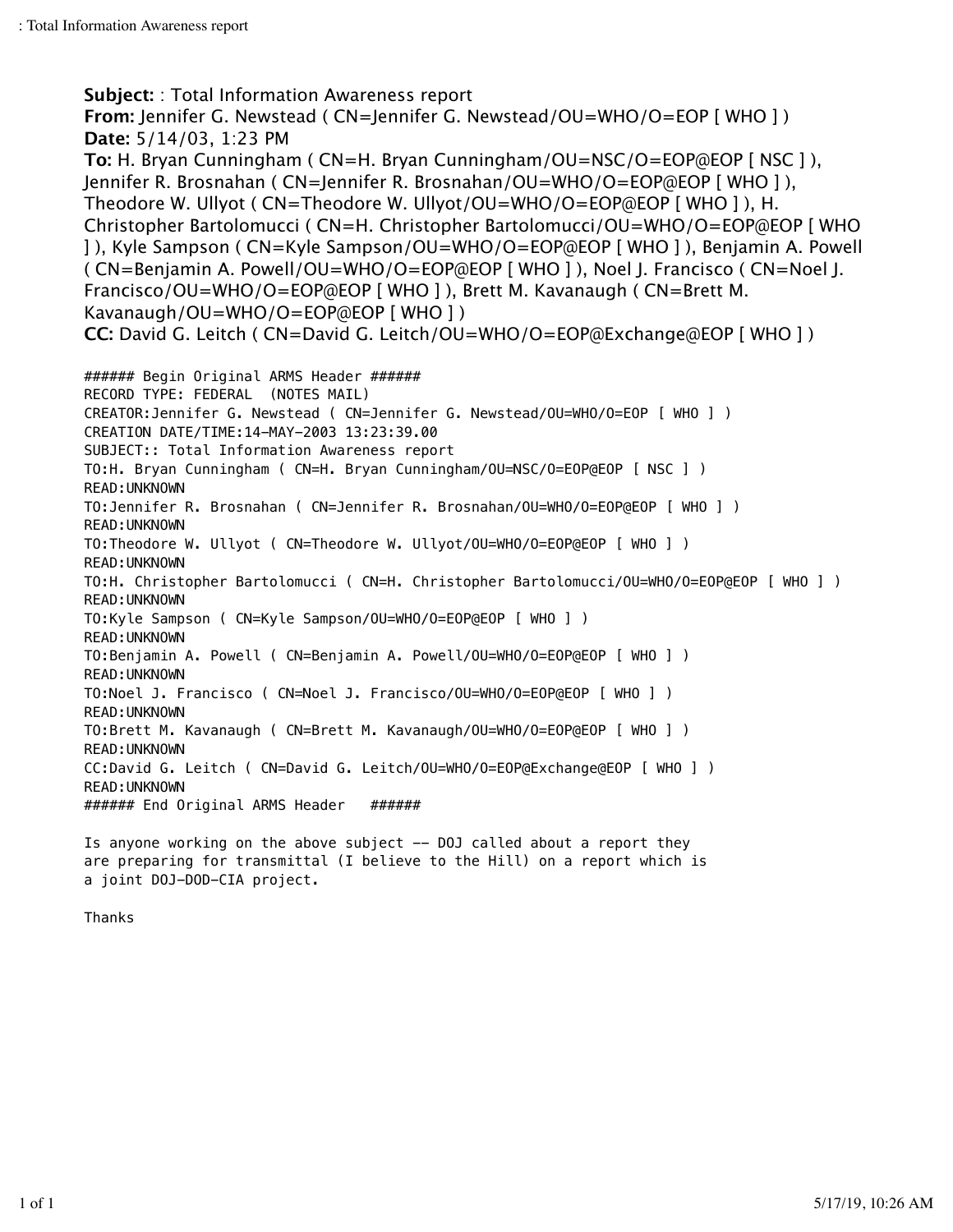**Subject:** INVITATION: The War on the Bill of Rights and The Gathering Resistance, September 26, 12:00 pm **From:** "Cato Institute" <kbrand@cato.org> **Date:** 9/23/03, 4:43 PM **To:** "Kavanaugh, Brett M."

The Cato Institute invites you to a Book Forum

The War on the Bill of Rights and the Gathering Resistance (Seven Stories Press, 2003)

featuring the author Nat Hentof Columnist, Village Voice

with comments by Paul Rosenzweig Senior Research Fellow Center for Legal and Judicial Studies The Heritage Foundation

In his new book, Nat Hentoff decries the federal government's assault on the civil liberties of Americans in the aftermath of the 9-11 terrorist

attacks. Patriot I, Patriot II, Operation TIPs, and the Total Information Awareness System share one common objective: increased domestic

surveillance, with minimal judicial supervision. Hentoff also chronicles the rise of citizens' groups that have been protesting government

encroachment. Although there has been little coverage in the major media, "Bill of Rights Defense Committees" have now spread to nearly one hundred

cities and towns nationwide. Please join us for a discussion of how the federal government has been responding to the threat posed by al-Qaeda and

other terrorist groups.

Friday, September 26, 2003 12:00 noon (Luncheon to follow)

Cato book forums and luncheons are free of charge. To register, visit www.cato.org, e-mail Krystal Brand at kbrand@cato.org, fax (202) 371-0841, or call (202) 789-5229 by 12:00 noon, Thursday, September 25. News media inquiries only (no registrations), please call (202) 789-5200. If you can't make it to the Cato Institute, watch this forum live online at www.cato.org.

To unsubscribe, send an email to: unsubscribe-21222@uptilt.com with the address: brett\_m.\_kavanaugh@who.eop.gov in the subject line.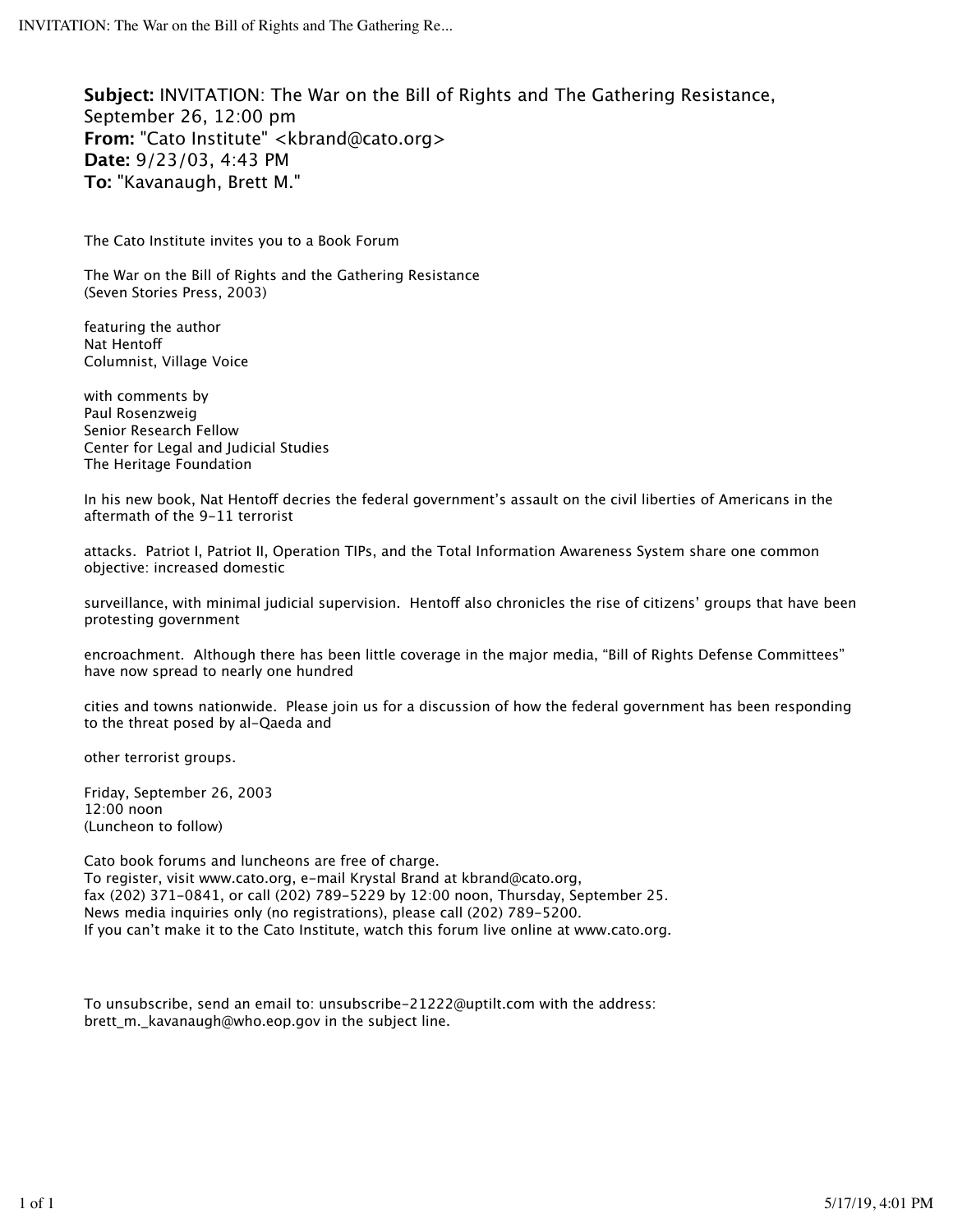Subject: FW: 5 files - rtf **From:** "Friedrich, Dabney" **Date:** 8/4/05, 8:27 PM **To:** "Kavanaugh, Brett M."

-----Original Message----- From: Friedrich, Dabney Sent: Thursday, August 04, 2005 6:51 PM To: Fahrenkopf, Leslie; Dixton, Grant; Brosnahan, Jennifer R.; Powell, Benjamin A.; Rao, Neomi J.; Gerry, Brett C.; Hoyt, Robert F.; Lee, Sujean S.

Subject: FW: 5 files - rtf

Here are transcripts of JR's prior SJC hearings (2) and mark ups. Sujean will also add to the G: drive.

 $-$ warning1.txt-

 EOP SECURITY NOTIFICATION This message contained an unauthorized attachment. The EOP mail server deleted it as a safety precaution. For more information contact the EOP Information Assurance Office.

An attachment type text/html named "tmp.htm" constituted a security hazard. esgeop02.eop.gov : j6K26Mor017081

| $-$ Attachments: $-$ |           |
|----------------------|-----------|
| warning1.txt         | 322 bytes |
| 0508SJUD.VR.DOC      | 210 KB    |
| 0213SJUX.VR.DOC      | 224 KB    |
| 0227SJUX.LLB.DOC     | 443 KB    |
| 0430SJUN.VR.DOC      | 365 KB    |
| 0129SJUN.VR.DOC      | 1.2 MB    |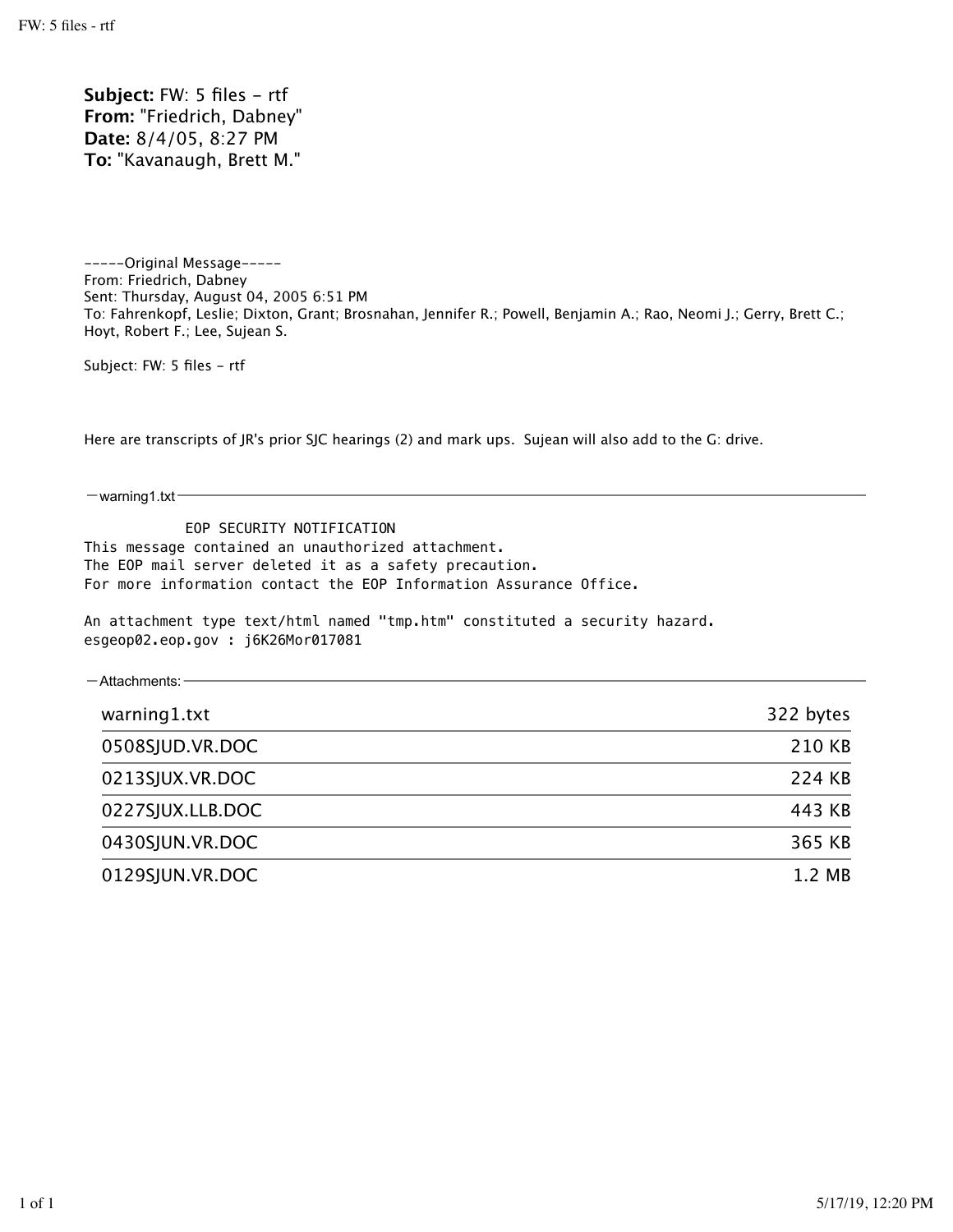Subject: FW: 5 files - rtf **From:** "Kavanaugh, Brett M." **Date:** 8/5/05, 11:00 AM **To:** "Sherzer, David", "Slaughter, Kristen K."

Please print for me

-----Original Message----- From: Friedrich, Dabney Sent: Thursday, August 04, 2005 8:28 PM To: Kavanaugh, Brett M. Subject: FW: 5 files - rtf

-----Original Message----- From: Friedrich, Dabney Sent: Thursday, August 04, 2005 6:51 PM To: Fahrenkopf, Leslie; Dixton, Grant; Brosnahan, Jennifer R.; Powell, Benjamin A.; Rao, Neomi J.; Gerry, Brett C.; Hoyt, Robert F.; Lee, Sujean S.

Subject: FW: 5 files - rtf

Here are transcripts of JR's prior SJC hearings (2) and mark ups. Sujean will also add to the G: drive.

 $-$ warning1.txt $-$ 

 EOP SECURITY NOTIFICATION This message contained an unauthorized attachment. The EOP mail server deleted it as a safety precaution. For more information contact the EOP Information Assurance Office.

An attachment type text/html named "tmp.htm" constituted a security hazard. esgeop02.eop.gov : j6K26Mor017081

| $-$ Attachments: $-$ |           |
|----------------------|-----------|
| warning1.txt         | 322 bytes |
| 0508SJUD.VR.DOC      | 210 KB    |
| 0213SJUX.VR.DOC      | 224 KB    |
| 0227SJUX.LLB.DOC     | 443 KB    |
| 0430SJUN.VR.DOC      | 365 KB    |
| 0129SJUN.VR.DOC      | 1.2 MB    |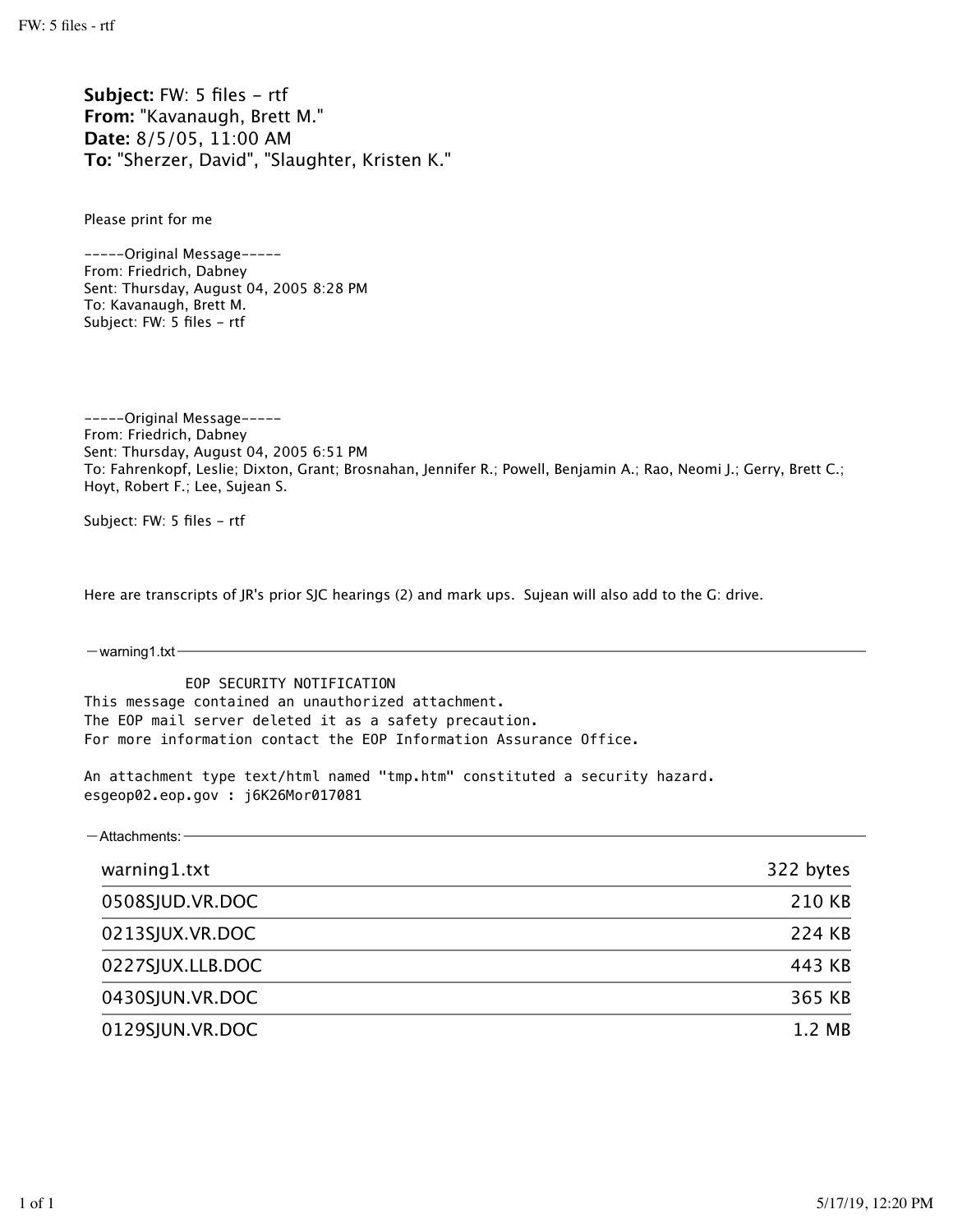VR NOMINATION OF JOHN G. ROBERTS, JR., OF MARYLAND, TO BE CIRCUIT JUDGE FOR THE DISTRICT OF COLUMBIA; DAVID

> G. CAMPBELL, OF ARIZONA, TO BE DISTRICT JUDGE FOR THE DISTRICT OF ARIZONA; S. MAURICE HICKS, JR., OF LOUISIANA,

TO BE DISTRICT JUDGE FOR THE WESTERN DISTRICT OF LOUISIANA; AND WILLIAM EMIL MOSCHELLA, OF VIRGINIA, TO BE ASSISTANT ATTORNEY GENERAL, OFFICE OF LEGISLATIVE AFFAIRS,

U.S. DEPARTMENT OF JUSTICE

- - -

WEDNESDAY, APRIL 30, 2003

United States Senate,

Committee on the Judiciary,

Washington, D.C.

The Committee met, pursuant to notice, at 10:09 a.m., in room SD-226, Dirksen Senate Office Building, Hon. Orrin G. Hatch, Chairman of the Committee, presiding.

Present: Senators Hatch, Leahy, Kennedy, Feingold, Schumer, and Durbin.

Chairman Hatch. Good morning. I am happy to welcome to the Committee four outstanding nominees. We will consider three judicial nominees: John Roberts for the District of Columbia Circuit; David Campbell for the District of Arizona; and Maury Hicks for the Western District of Louisiana. We will also hear from Will Moschella, who has been nominated to be Assistant Attorney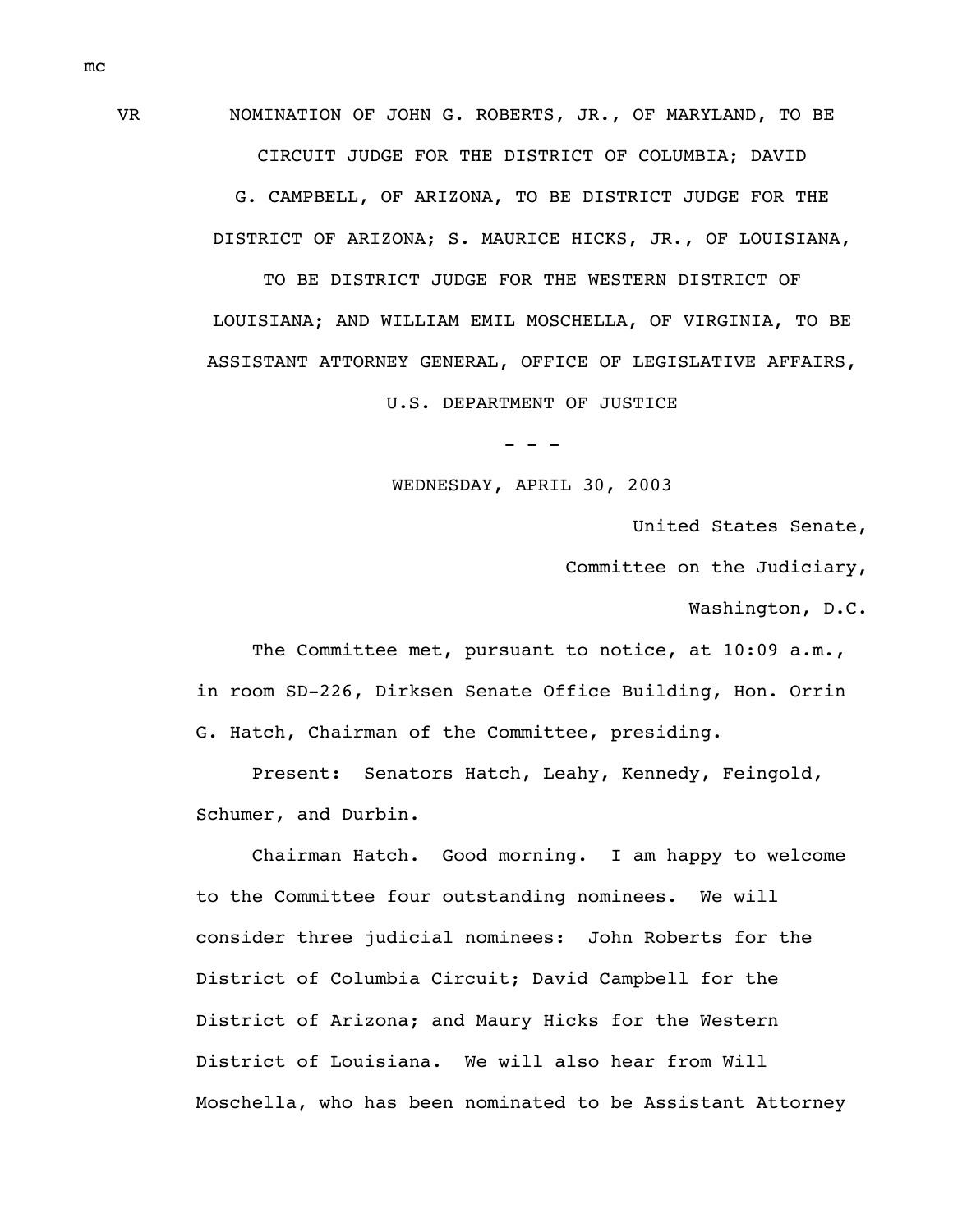General for the Office of Legislative Affairs at the Department of Justice.

Now, I think if it is all right with you, Senator Leahy, why don't we defer our statements until our colleagues testify so we can save them time. I apologize for being just a little bit late, but I just couldn't get through with the meetings in my office this morning.

Senator Leahy. Especially with such a distinguished trio, of course, we should do that.

Chairman Hatch. Well, all right. I think if we can, then, why don't we turn to Senator Warner first, then Senator Breaux, and then the Honorable Jim McCrery. We welcome you here as well. We welcome all three of you and appreciate having you here.

Senator Warner?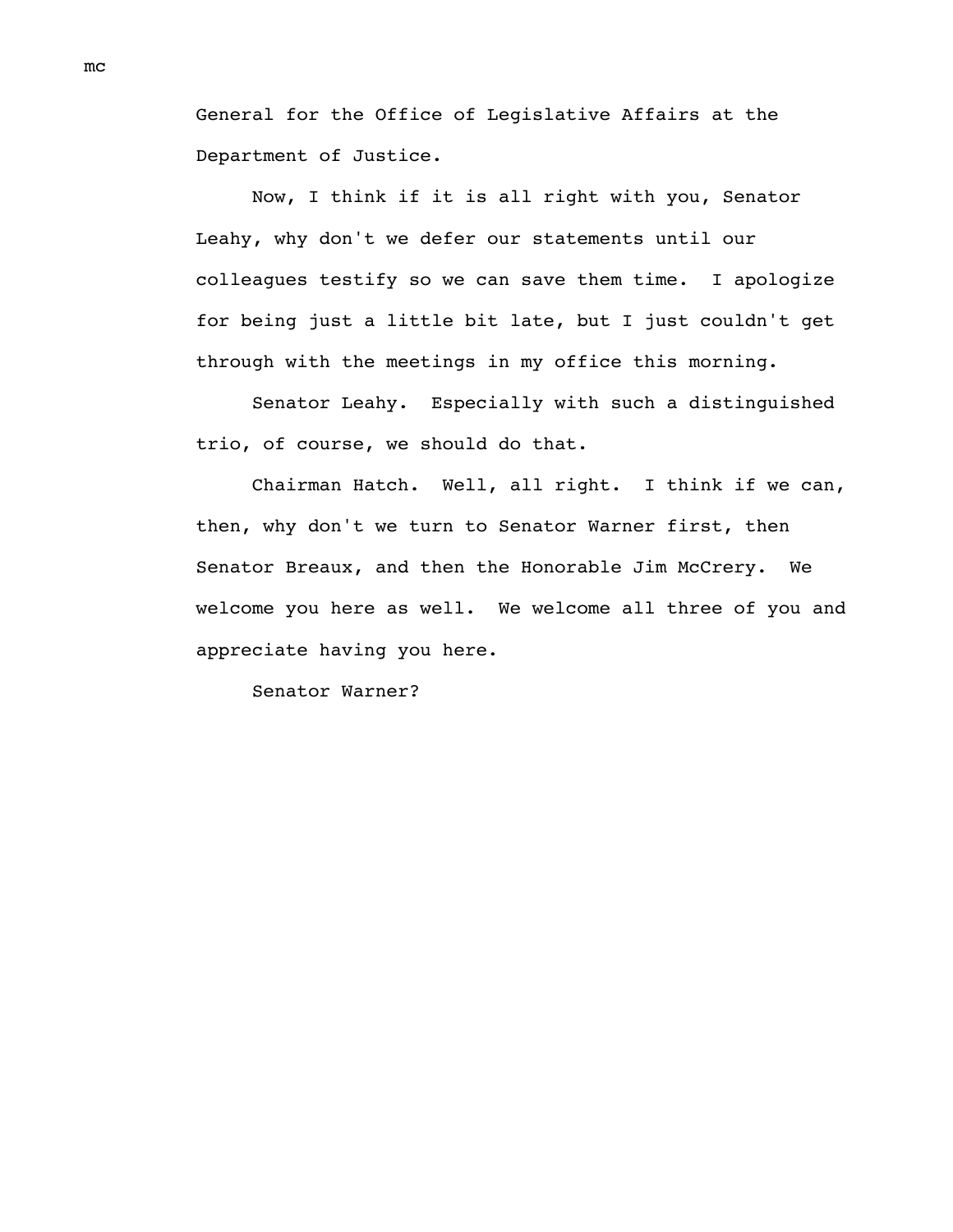PRESENTATION OF WILLIAM EMIL MOSCHELLA, NOMINEE TO BE ASSISTANT ATTORNEY GENERAL, OFFICE OF LEGISLATIVE AFFAIRS, U.S. DEPARTMENT OF JUSTICE, AND JOHN G. ROBERTS, JR., NOMINEE TO BE CIRCUIT JUDGE FOR THE DISTRICT OF COLUMBIA, BY HON. JOHN WARNER, A U.S. SENATOR FROM THE STATE OF VIRGINIA Senator Warner. Thank you, Mr. Chairman.

First, on behalf of my distinguished colleague, George Allen, I will ask that the record accept his statement. he is unavoidably detained this morning.

Chairman Hatch. Without objection.

Senator Warner. So I shall proceed on behalf of both of us in expressing my privilege to be here to introduce William Moschella, who has been nominated to serve as Assistant Attorney General for Legislative Affairs at the Justice Department. He is joined today by his lovely family, including his wife Amy, his daughter Emily, his son Matthew, and his parents. They are right in the front row. If you all would stand and be recognized? Now is your chance. There we are.

Chairman Hatch. Well, we welcome all of you. We welcome you all, and we are grateful to have you here.

Senator Warner. This candidate's distinguished background makes him highly qualified, I say to our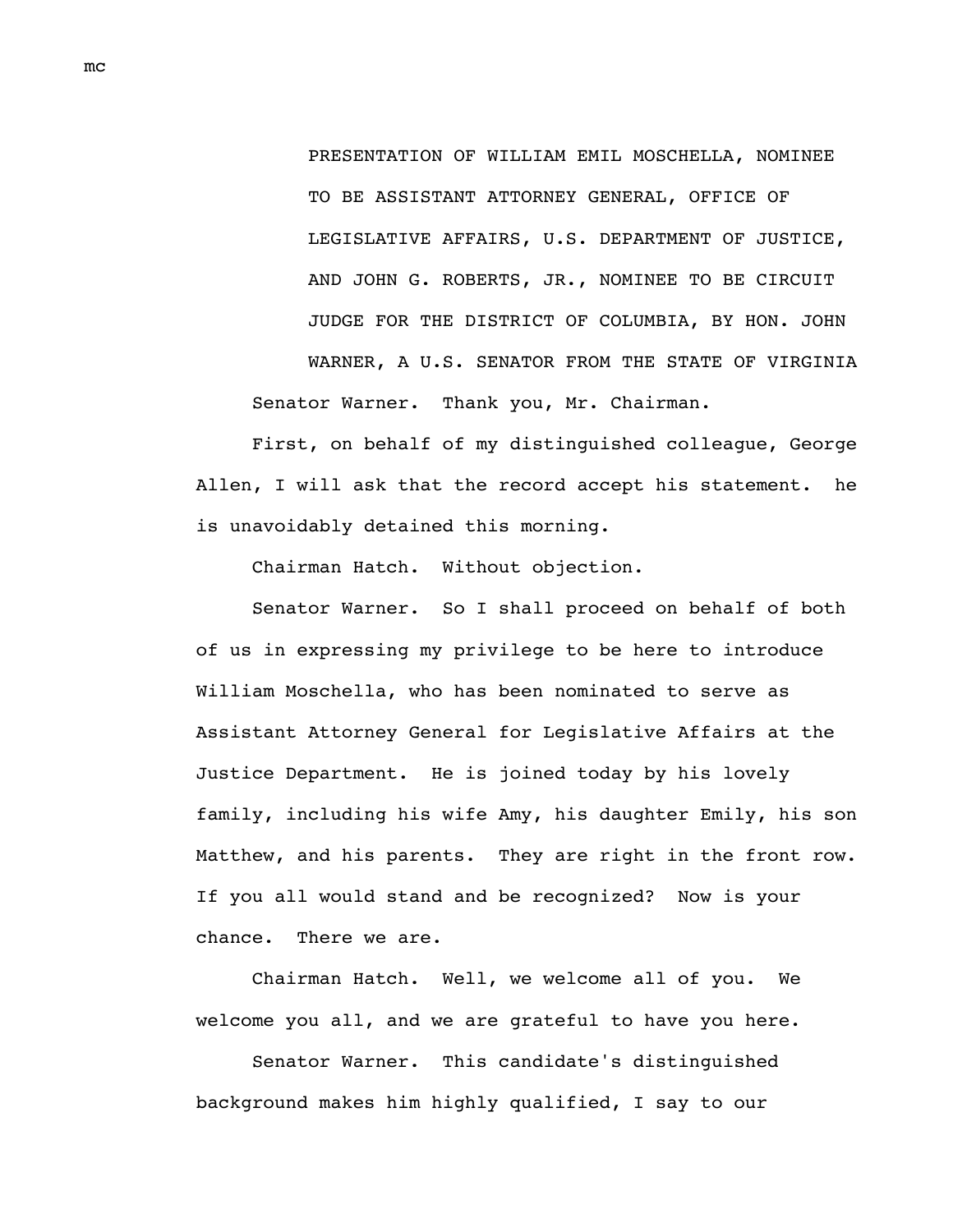distinguished Chairman and distinguished ranking member, to be in this position.

Subsequent to earning his law degree from George Mason University Law School, he served as a legislative assistant in the office of my fellow delegation colleague, Congressman Frank Wolf. After leaving the Congressman's office, he held positions in the House Government Reform Committee, House Rules Committee, and several positions in the House Judiciary Committee. At present, he serves as chief legislative counsel for the House Judiciary Committee.

Mr. Chairman, he is obviously a very accomplished individual, and he served a large portion of his career in public service, well qualified I am certain; therefore, he will serve in this position with distinction, reflecting credit upon our President and this institution, the Congress which he has served these many years.

Now, Mr. Chairman, I should like to say a few words on behalf of Mr. Roberts. This is my second appearance on behalf of this distinguished individual, and I must say in my 25 years in the Senate, I do not believe I have ever done this before. But at the invitation of the Chair, I will appear over and over again, be it necessary, on behalf of this individual because I personally and, if I may say, professionally feel very strongly about this nominee.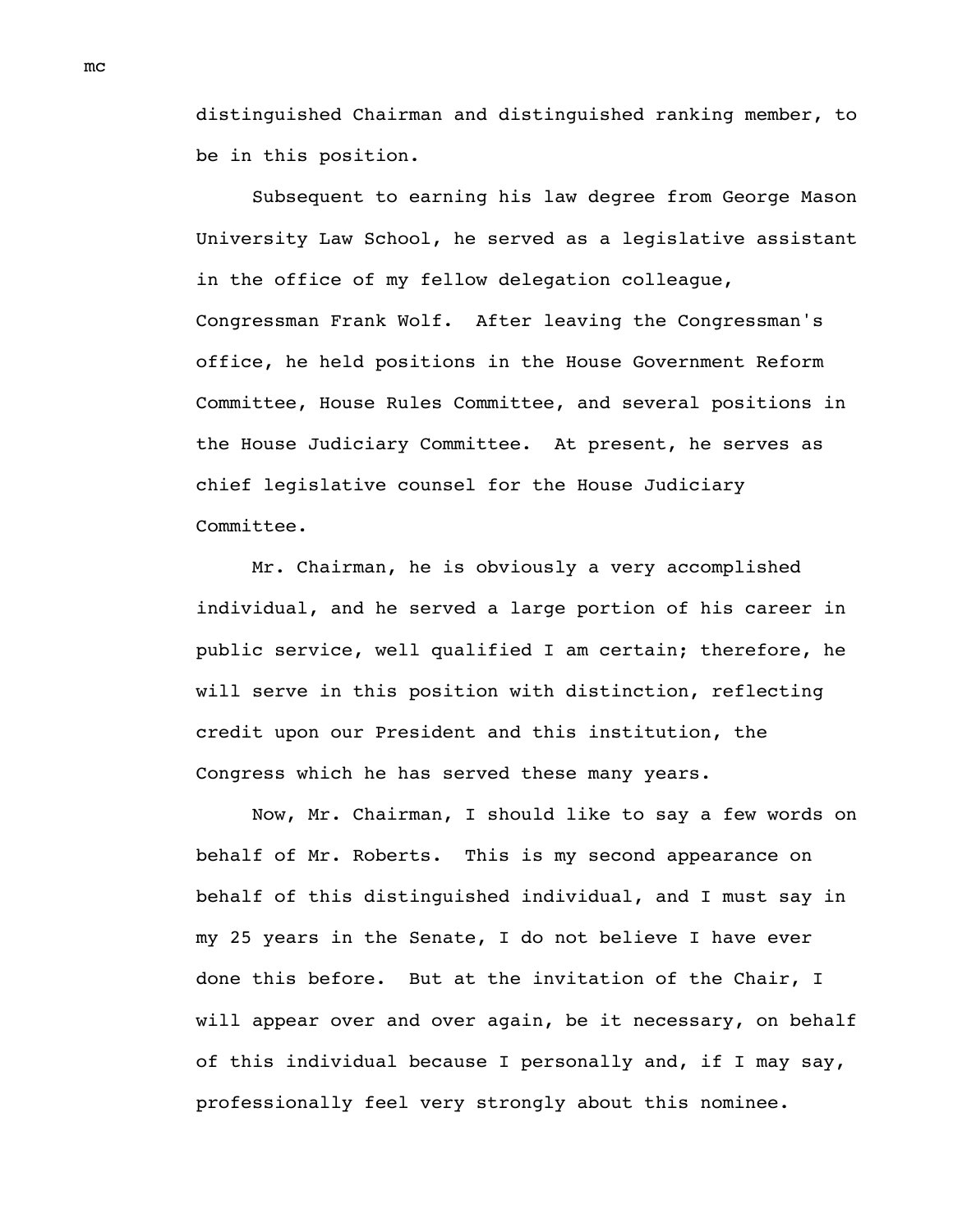He has been nominated for a position on the United States Circuit Court of Appeals for the District of Columbia. If I may say, following my graduation from the University of Virginia Law School in 1953, I return this weekend for my 50th reunion, where I am privileged to address my class. But following that, I was privileged to be a law clerk to Judge E. Barrett Prettyman on the United States Circuit Court of Appeals, the very circuit to which this nominee has been appointed by the President of the United States.

I have a strong knowledge of this circuit, having started my career there 48 years ago, and I feel that this candidate will measure up in every respect to the distinguished members of the circuit that have served in the past and who are serving today. And I urge in the strongest of terms that he be given fair consideration by this Committee and that he will be voted out favorably.

Mr. Chairman and Senator Leahy, we start with he graduated from Harvard College summa cum laude in 1976. Three years later, he graduated from Harvard Law School magna cum laude, where he served as managing editor of the Harvard Law Review. He served as law clerk to Judge Friendly on the United States Court of Appeals for the Second Circuit and worked as law clerk to the current Chief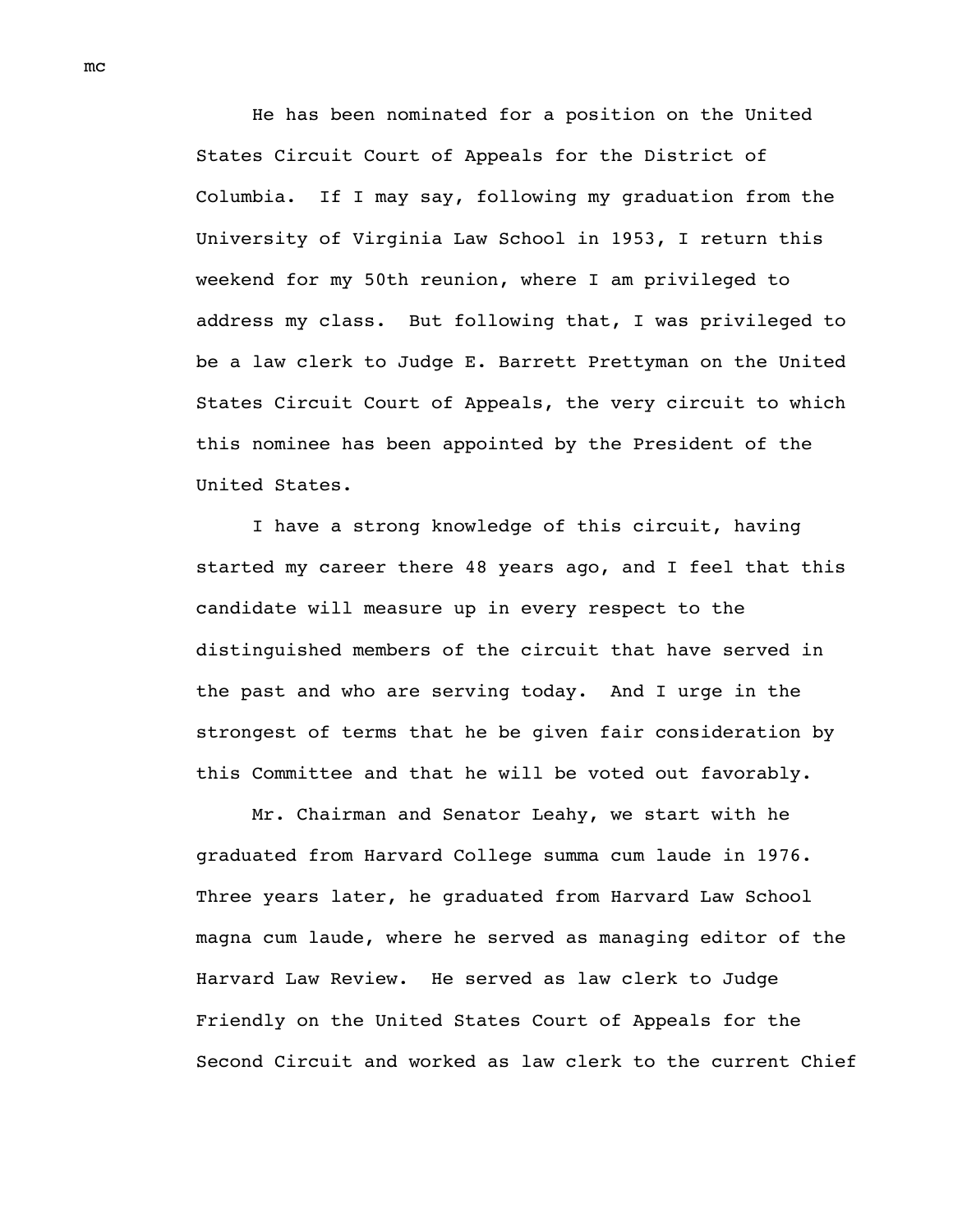Justice of the Supreme Court of the United States, the Honorable Judge Rehnquist.

Also, he has practiced law for over 20 years. He served as associate counsel to President Ronald Reagan, worked as the Principal Deputy Solicitor General of the United States, and has worked as a civil litigator in the firm of Hogan and Hartson, which, I must say, I also served in following my clerkship with Judge Prettyman.

So I do urge upon this Committee, Mr. Chairman, and all members, that the fair consideration that is the duty of the United States Senate under the Constitution under the advise and consent provisions be exercised on behalf of this distinguished nominee.

I thank you for the attention of the Committee, and I wish you well.

Chairman Hatch. Thank you so much, Senator Warner. We appreciate those very strong recommendations.

Senator Leahy. I was impressed, the 50th reunion, so you graduated at the age of 10?

Senator Warner. I beg your pardon?

Senator Leahy. You graduated at the age of 10? I was very impressed, your 50th reunion.

Senator Warner. No, I was not a child prodigy. [Laughter.]

mc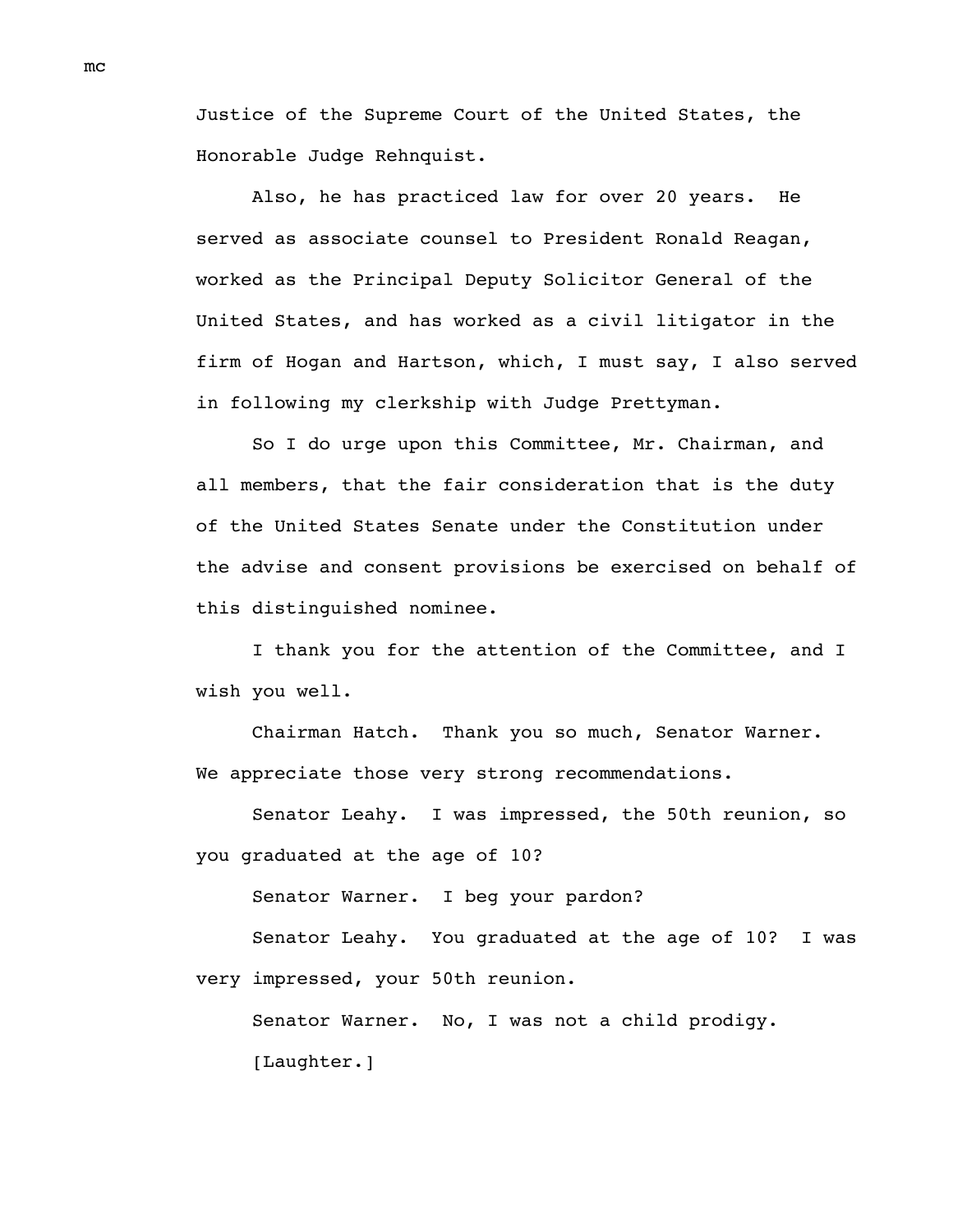Senator Warner. Nor am I a senior prodigy. I am just one of your fellow Senators.

Senator Leahy. And a good friend and highly respected on both sides of the aisle, I might add.

Senator Warner. I thank you.

Chairman Hatch. We are grateful to have you here, Senator Warner. We appreciate that.

Senator Breaux? We will turn to you, Senator Breaux.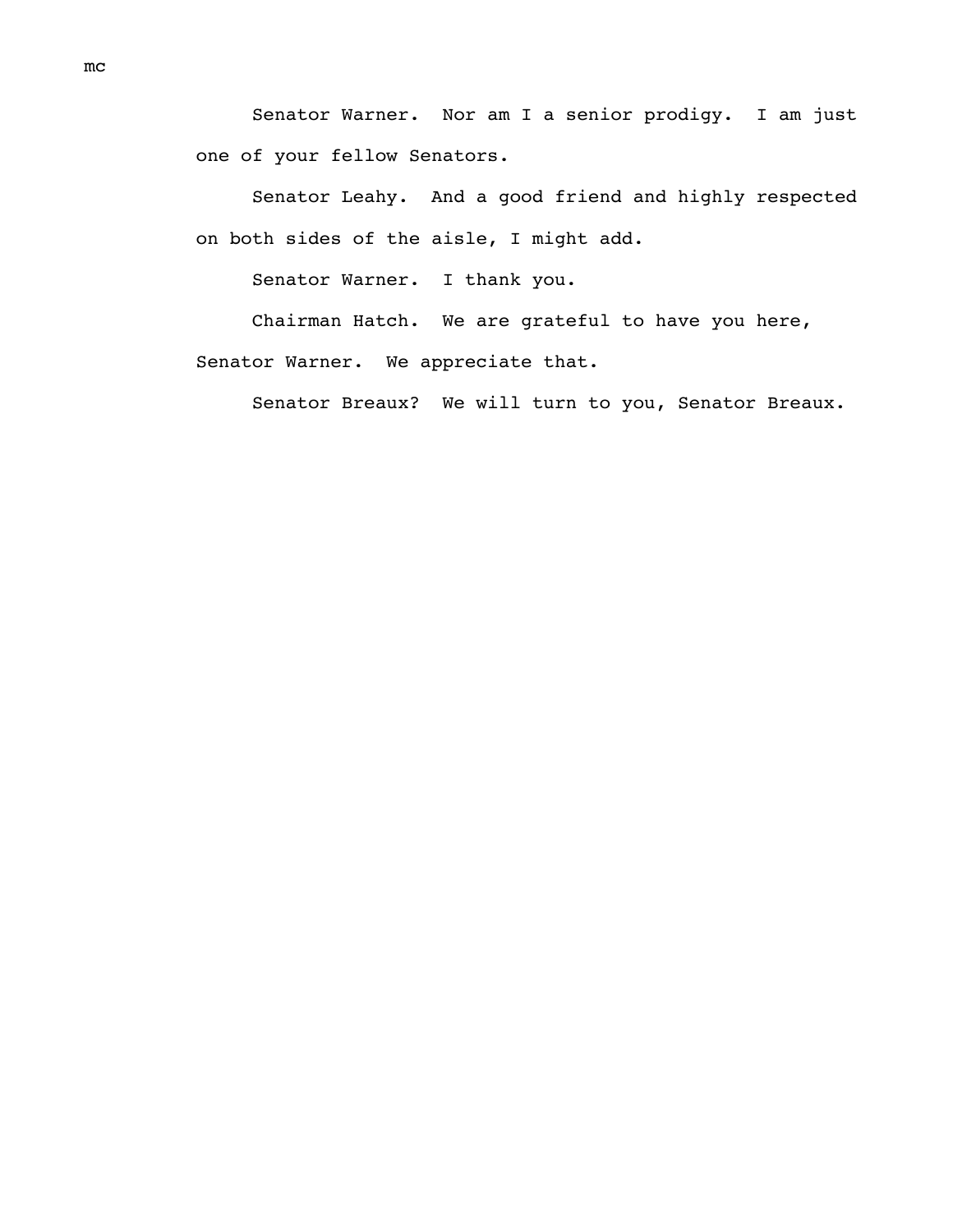PRESENTATION OF S. MAURICE HICKS, JR., NOMINEE TO BE DISTRICT JUDGE FOR THE WESTERN DISTRICT OF LOUISIANA, BY HON. JOHN BREAUX, A U.S. SENATOR FROM THE STATE OF LOUISIANA

Senator Breaux. Thank you, Mr. Chairman and Senator Leahy and Senator Durbin. A tough act to follow our colleague from Virginia.

I am here on behalf of and to speak for Maury Hicks, our friend from Shreveport, Louisiana, who has been nominated to be the district judge for the Western District of Louisiana, which is the Shreveport area and the area south of that area. I am joined in spirit by my colleague Senator Mary Landrieu, who will have a statement of support on behalf of Maury Hicks as well.

He is the type of person that I think we can recommend without hesitation. I have always felt that at the district level I would personally rather see a person who is not an author or a scholar or a professor of law in some university but, rather, someone who comes from the day-today activities of being a trial lawyer in the area, in the district in which we are nominating them to become a Federal district judge. And that is what we have in Maury Hicks, a person who knows the people as well as knowing the law.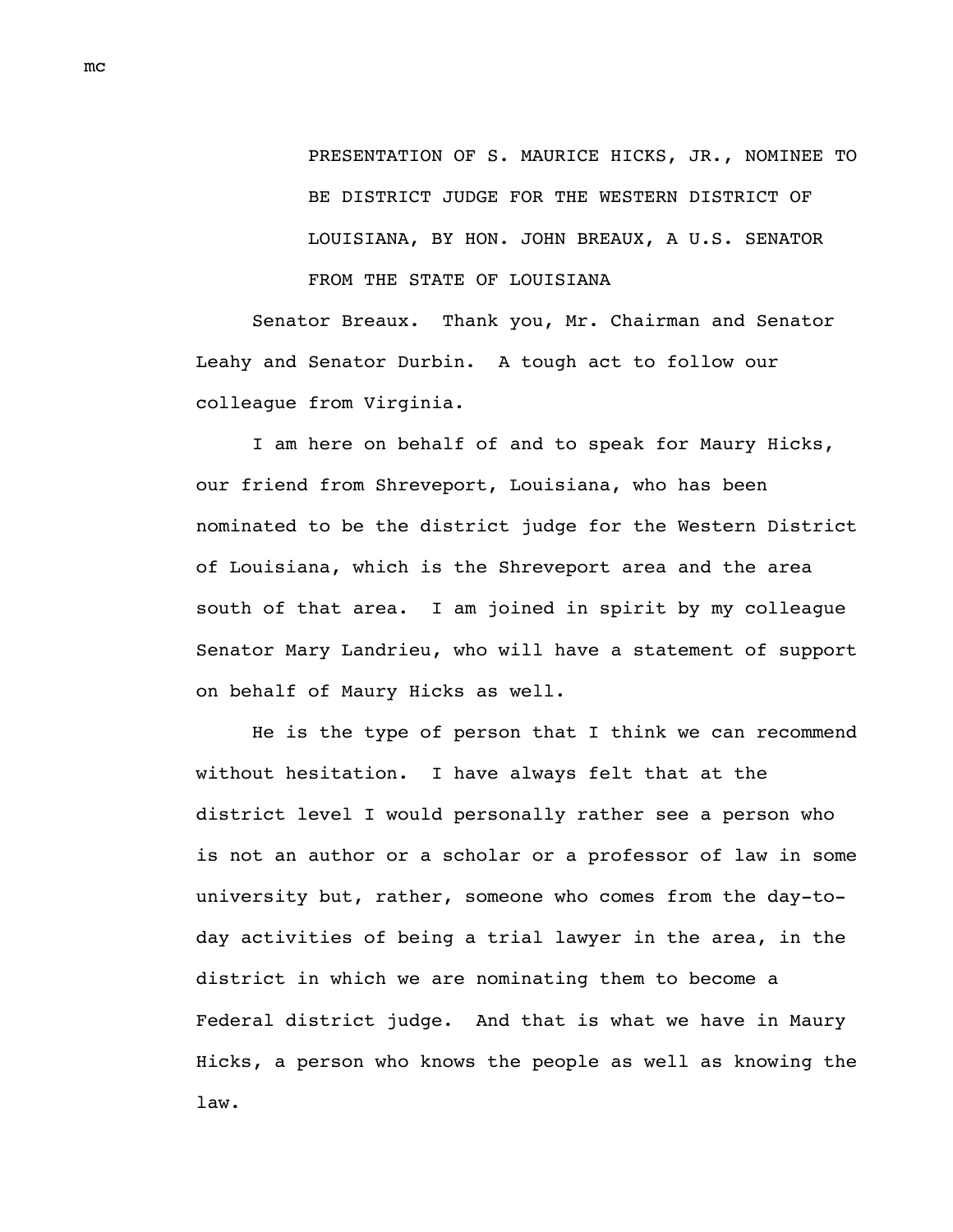He graduated from Texas Christian university but he later redeemed himself from that mistake by graduating from the LSU Law School, and I think that will overcome any Texas problems that he might have experienced.

[Laughter.]

Senator Breaux. But he has been engaged in the practice of law, like I said, dealing with all types of problems--local problems that go before both the State courts and the Federal courts--since 1977. That is the type of people I think do good jobs on the Federal district bench. They know the law, but they also know the people, and I think he brings that talent.

You might have noted that on the list as one of his organizations is the Mystic Crew of Louisiana. I would just point out to Senator Durbin and to others that might wonder if that is some subterranean terrorist organization from the State of Louisiana, it indeed is not. It is the organization that runs the Mardi Gras celebrations here in Washington for the last 50 years. I happen to serve as captain of the crew, which means Maury Hicks is part of our organization that runs the Mardi Gras. It is a wonderful organization that does great things and has a lot of fun doing it.

He is joined here by his wife, Glynda, and their children, who I am sure he will be introducing later. He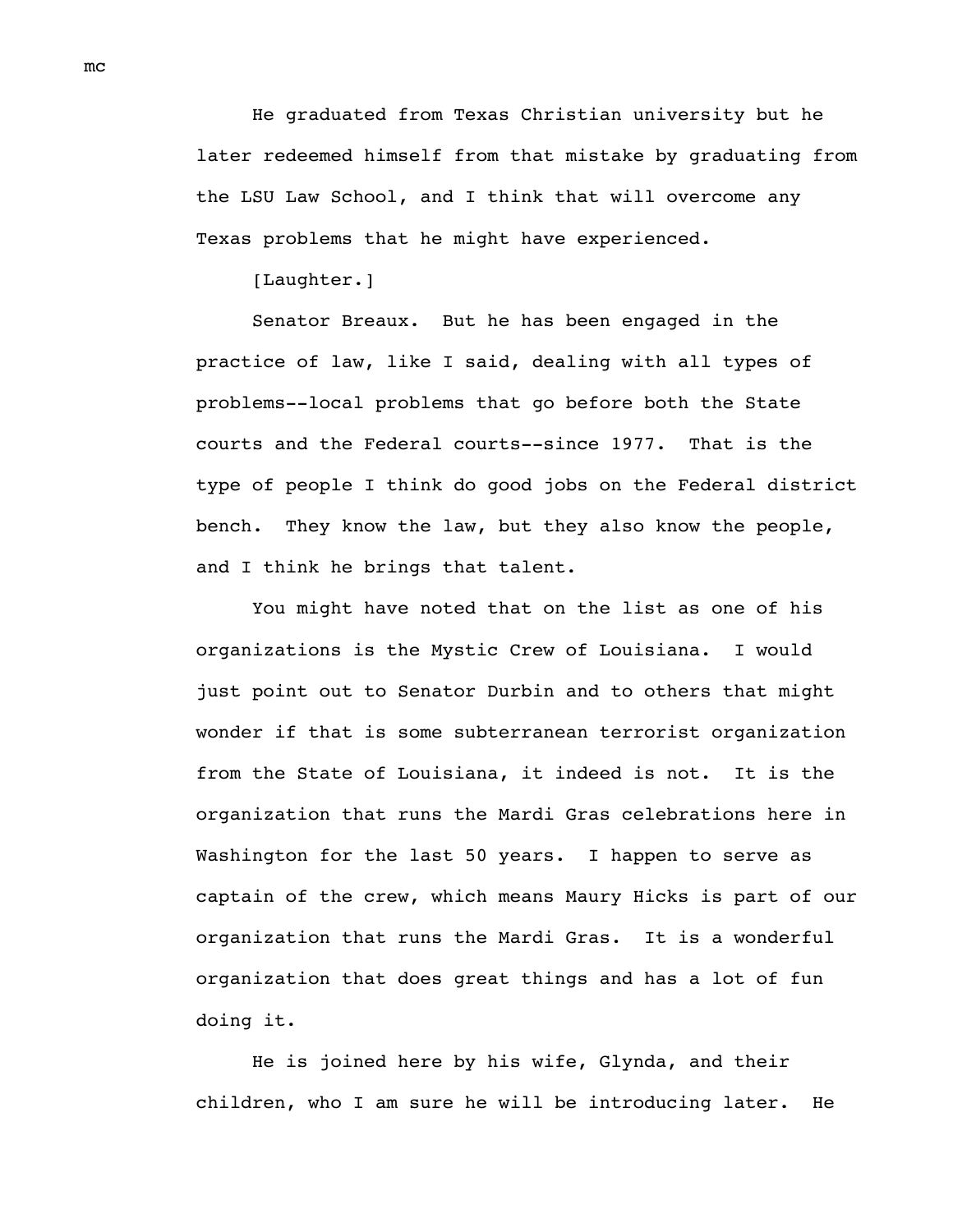is a good choice. I hope that you can vote him out as quickly as we possibly can.

Thank you, Mr. Chairman.

Chairman Hatch. Thank you, Senator Breaux. We appreciate your comments, and we really appreciate you taking time to come. I think it is an honor to the people that you have recommended. Thank you.

We will be happy to let you go. We know you have-- Senator Breaux. I want to hear if he is for him, too.

Chairman Hatch. Well, Congressman McCrery, we are honored to have you here. We look forward to taking your testimony.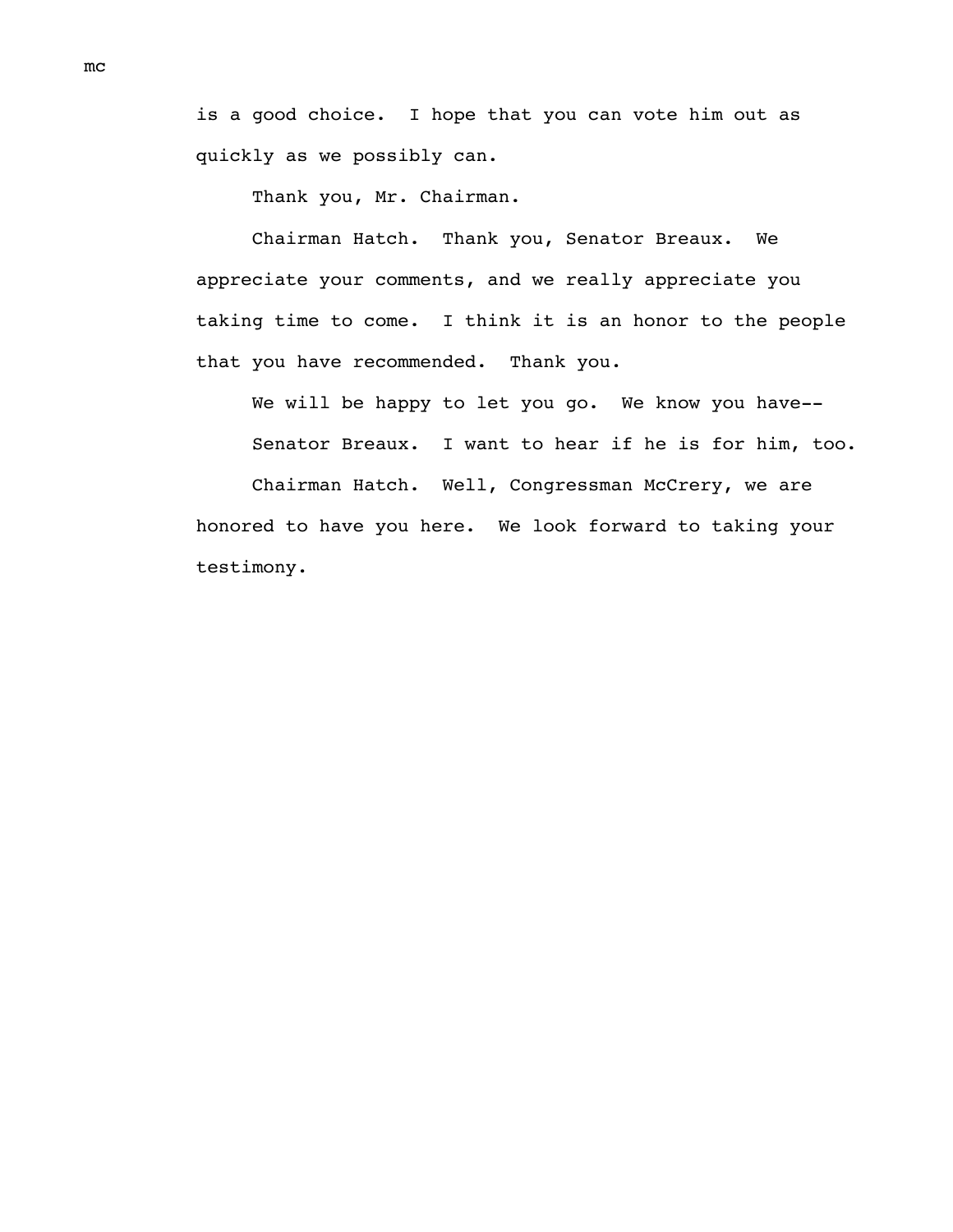PRESENTATION OF S. MAURICE HICKS, JR, NOMINEE TO BE DISTRICT JUDGE FOR THE WESTERN DISTRICT OF LOUISIANA, BY HON. JIM McCRERY, A REPRESENTATIVE IN CONGRESS FROM THE STATE OF LOUISIANA

Representative McCrery. Thank you, Mr. Chairman, Mr. Leahy, my old friend from the House Senator Durbin. It is nice to be here with you today.

I certainly want to second the comments of my friend and colleague from Louisiana, Senator Breaux. I have known Maury Hicks since Maury was a freshman in law school at LSU and have watched him practice law in my home town of Shreveport for a number of years. And I can tell you without reservation that Maury Hicks is a very well respected member of the bar in Shreveport. He has extensive experience at the bar in court. He is an accomplished litigator. He has with him today his family: his wife Glynda, his children Christy and Tyler. He also has with him some friends from the Shreveport area, and just to show you how well respected Maury is in the bar in Shreveport, he brought with him both defense attorneys and plaintiffs' attorneys, and they are all for him. So I think that will tell you how well respected Maury Hicks is.

Maury is smart. He is honest. He is a hard worker. He is everything I think we want in a Federal district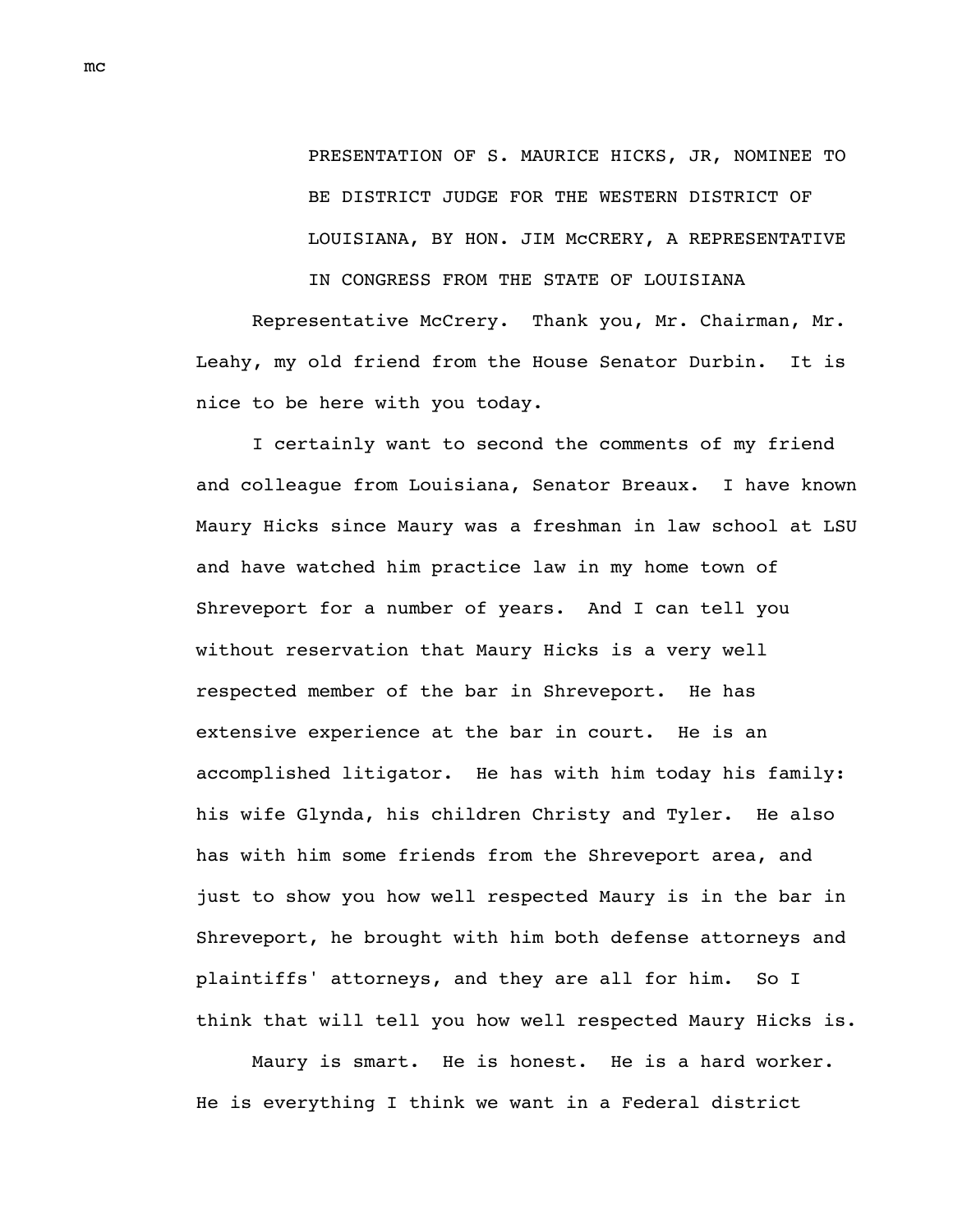judge. He will be welcomed by the bar in the Western District because I know that Maury will be the kind of judge that lawyers in any part of our country would appreciate. He will work hard. He will get the job done. He will be fair.

And so I recommend without hesitation Maury Hicks as the next Federal judge from the Western District of Louisiana.

Chairman Hatch. Well, thank you, Congressman. We appreciate that. Mr. Hicks certainly has to be very pleased to have both of you come and testify for him. Thank you for being here. We appreciate it.

Representative McCrery. Thank you.

Senator Breaux. Thank you.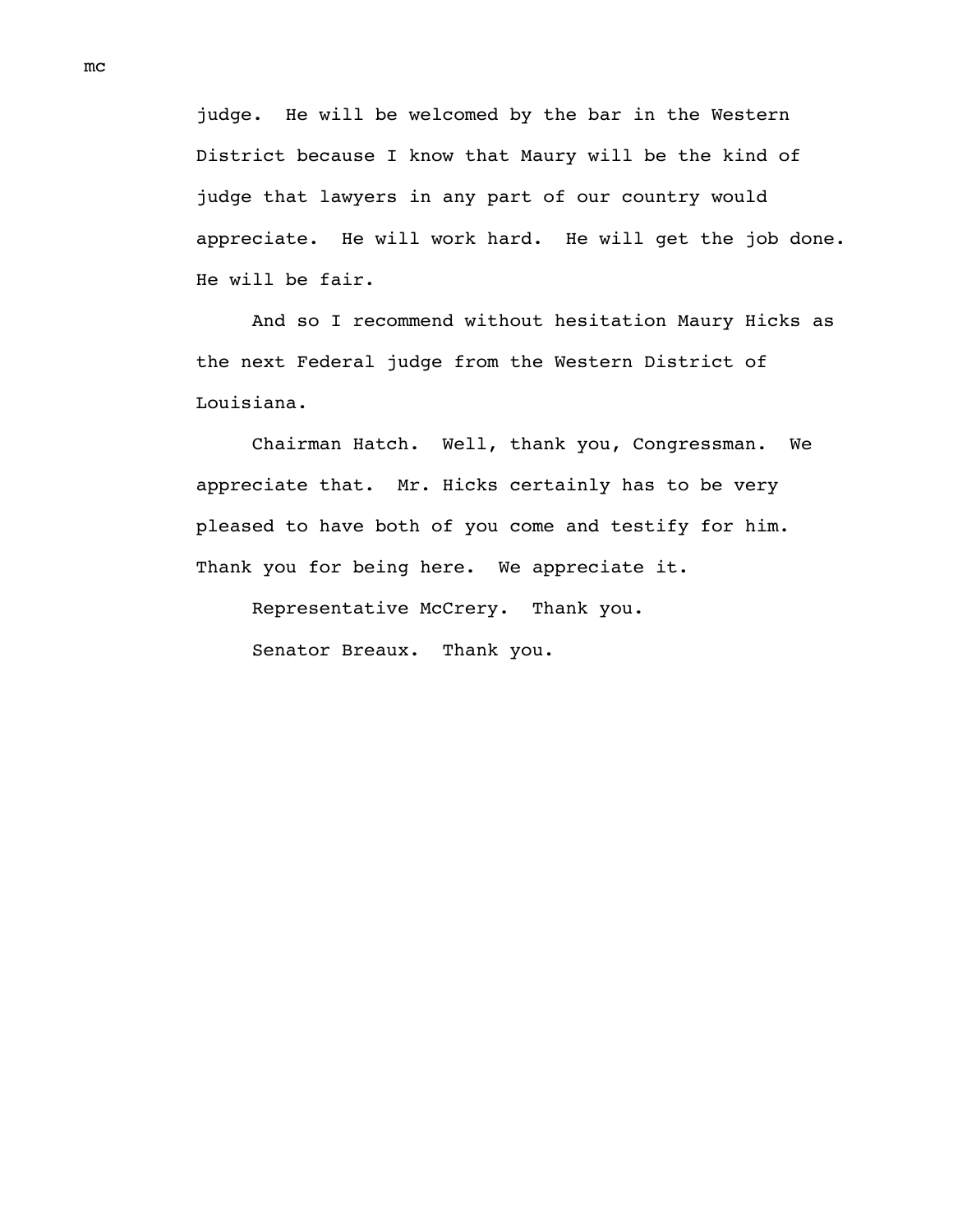## OPENING STATEMENT OF HON. ORRIN G. HATCH, A U.S. SENATOR FROM THE STATE OF UTAH

Chairman Hatch. We will make our statements now. Let me say a few words about our first nominee, John Roberts, who has quite a history as a judicial nominee. He was originally nominated for a seat on the D.C. Circuit more than 11 years ago by the first President Bush, but was never given a hearing and was never confirmed. He was renominated by the current President Bush on May 9, 2001, but he did not receive a hearing in the 107th Congress. He was then renominated for the third time this past January, and all told, he has been nominated by two different Presidents on three separate occasions for the Federal appellate bench over the last 12 years.

The Committee finally held a hearing on Mr. Roberts' nomination on January 29th of this year, and during that marathon hearing, which started at 9:30 a.m. and did not end until approximately 9:30 that night, he answered every question that he was asked in a precise and informative manner. He also answered myriad written questions submitted to him after the hearing--more than 70, to be precise. The Committee favorably reported his nomination for consideration by the full Senate with bipartisan support. All ten Republican Members of the Committee voted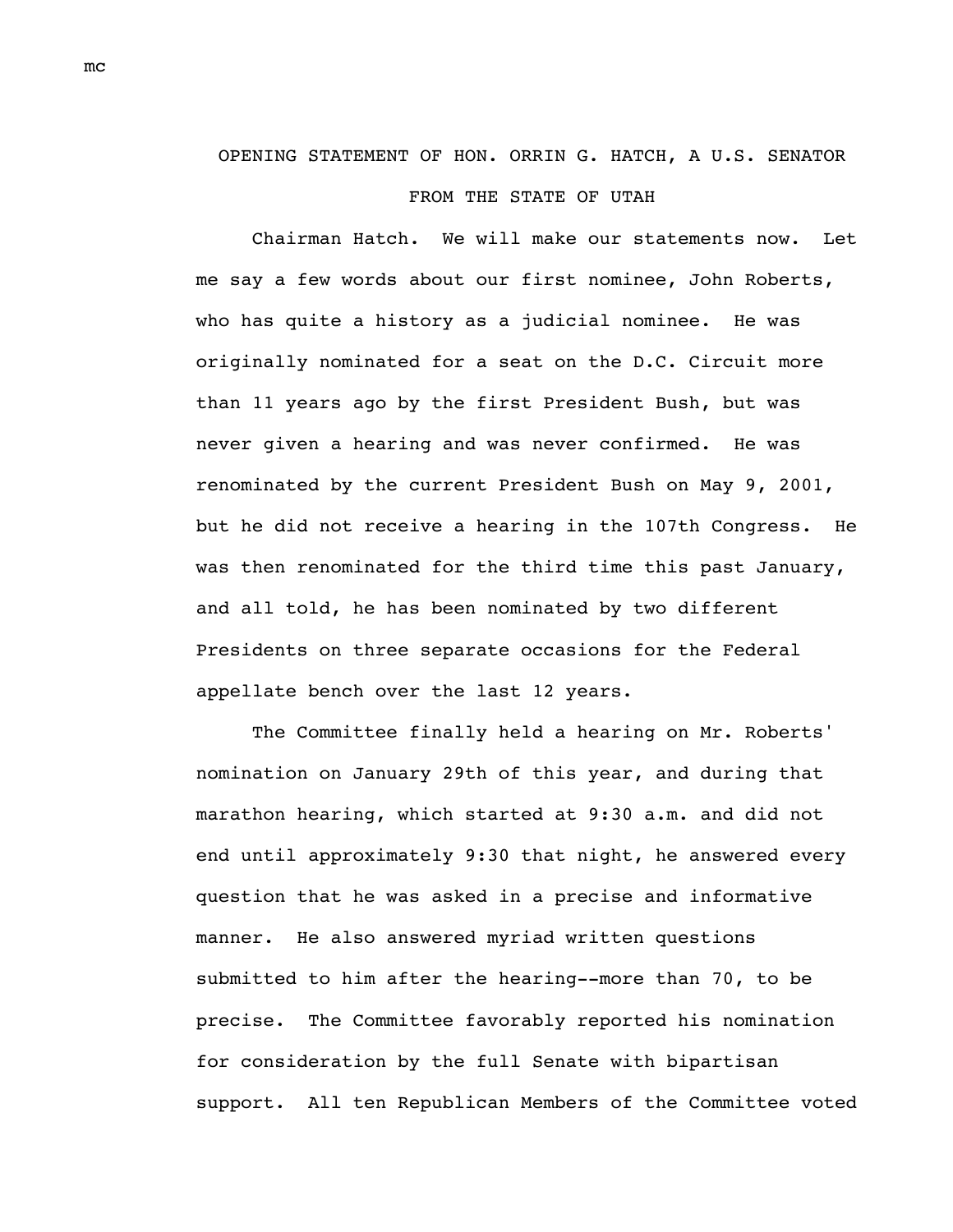for Mr. Roberts, along with four Democratic Members. However, pursuant to an agreement between the Republican and Democratic Senate leadership, I have asked Mr. Roberts to return for this hearing with the clear understanding that his nomination will move to the Senate floor for an up or down vote without undue delay. In fact, our agreement was within a week after we finally move you out of Committee. Now, this means that, pursuant to our agreement, the Committee will vote on Mr. Roberts' nomination a week from tomorrow, which is Thursday--you will be put on tomorrow's markup, but literally I am putting you over until next Thursday so our colleagues will have enough time to submit any written questions they desire. Any written questions should accordingly be submitted to Mr. Roberts and the other nominees no later than 5:00 p.m. on Friday, may 2nd.

Now, Mr. Roberts is widely considered to be one of the premier appellate litigators of his generation. His legal accomplishments are superb, including a remarkable 29 arguments before the United States Supreme Court. His record leaves no doubt that he is mainstream and fair. During the course of his career, he has argued both sides of the same issue in different cases, demonstrating that he is indeed a lawyer's lawyer. He has also represented parties from all sides of the political spectrum. His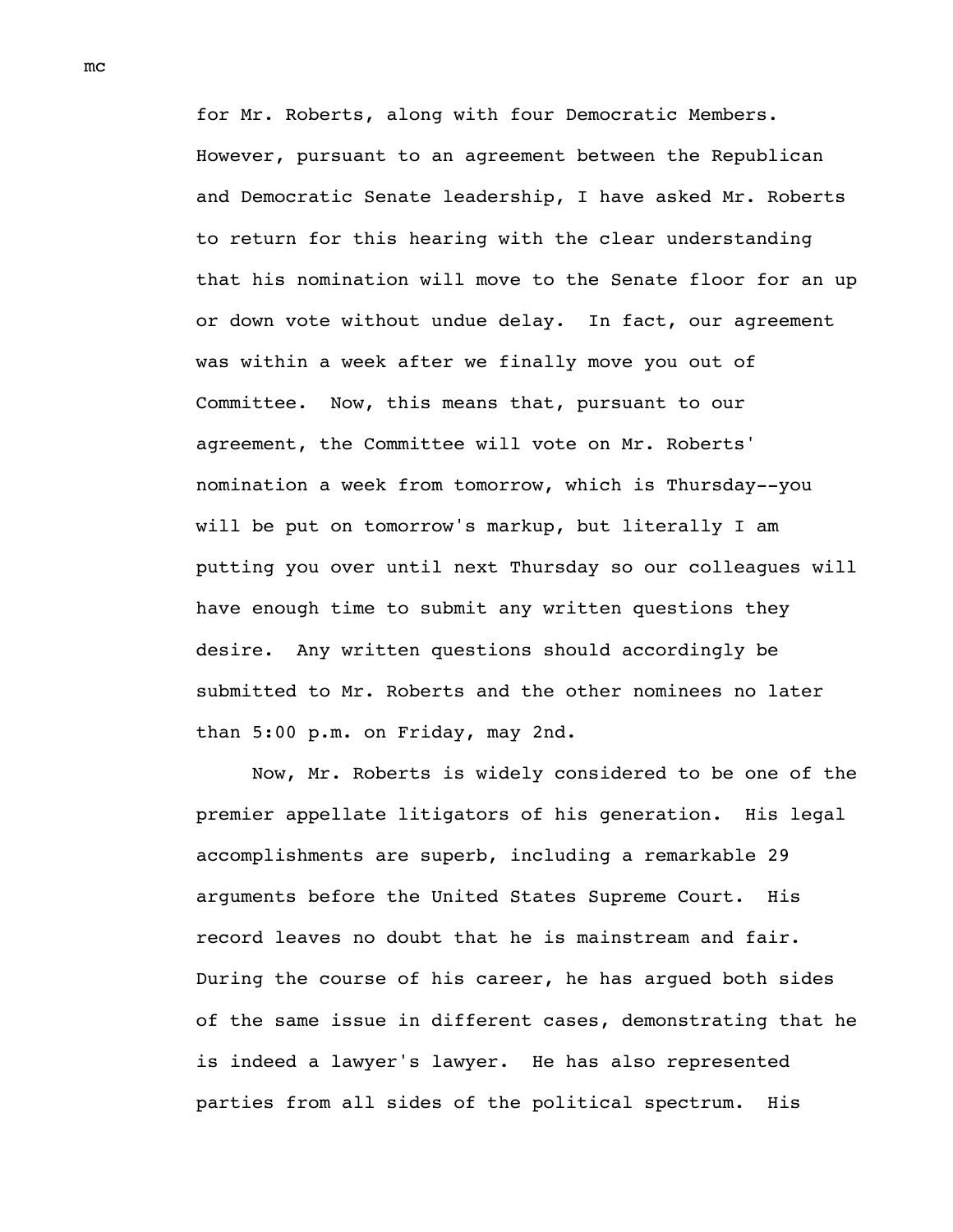clients have included large and small corporations, trade organizations, non-profit organizations, States, and individuals. So it is really an honor to have such a remarkable legal mind before this Committee.

Senator Warner did comment about some of Mr. Roberts' legal background. No question he had great academic credentials at Harvard College and later Harvard Law School. He served as law clerk for Second Circuit Judge Henry Friendly, one of the pillars of judicial matters throughout many years, and then for Supreme Court Justice William Rehnquist. His public service career included tenure as special assistant to Attorney General William French Smith, Associate White House Counsel, and Principal Deputy Solicitor General. Since 1993, he has been a partner with the prestigious D.C. law firm of Hogan and Hartson, where his practice has focused on Federal appellate litigation.

Now, there is no question that Mr. Roberts has the experience and intelligence to be an outstanding Federal appellate judge. And if the support for his nomination from his peers is any indication, he also has the requisite judicial temperament and unbiased fairness that are the hallmarks of truly great judges. One letter the Committee received is from 156 members of the D.C. Bar, all of whom urge Mr. Roberts' swift confirmation. The letter is signed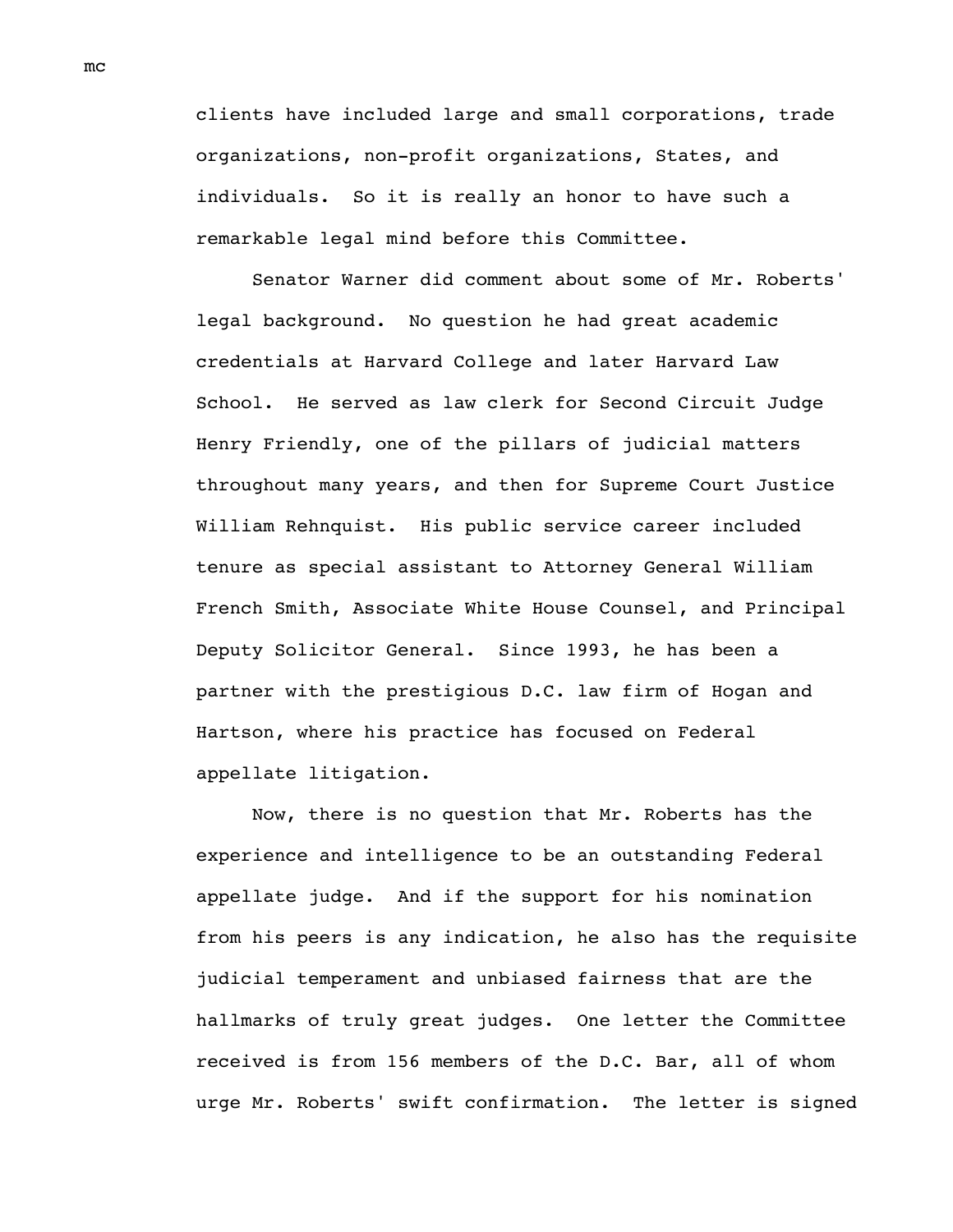by such legal luminaries as Lloyd Cutler, who was White House Counsel to both President Carter and President Clinton; Boyden Gray, who was White House Counsel to the first President Bush; and Seth Waxman, who was President Clinton's Solicitor General.

The letter states: "Although, as individuals, we reflect a wide spectrum of political party affiliation and ideology, we are united in our belief that John Roberts will be an outstanding Federal court of appeals judge and should be confirmed by the United States Senate. He is one of the very best and most highly respected appellate lawyers in the Nation, with a deserved reputation as a brilliant writer and oral advocate. He is also a wonderful professional colleague both because of his enormous skills and because of his unquestioned integrity and fairmindedness. In short, John Roberts represents the best of the bar and, we have no doubt, would be a superb Federal court of appeals judge."

Another letter is from 13 of Mr. Roberts' former colleagues at the Solicitor General's Office. This letter states: "Although we are of diverse political parties and persuasions, each of us is firmly convinced that Mr. Roberts would be a truly superb addition to the Federal court of appeals....Mr. Roberts was attentive and respectful of all views, and he represented the United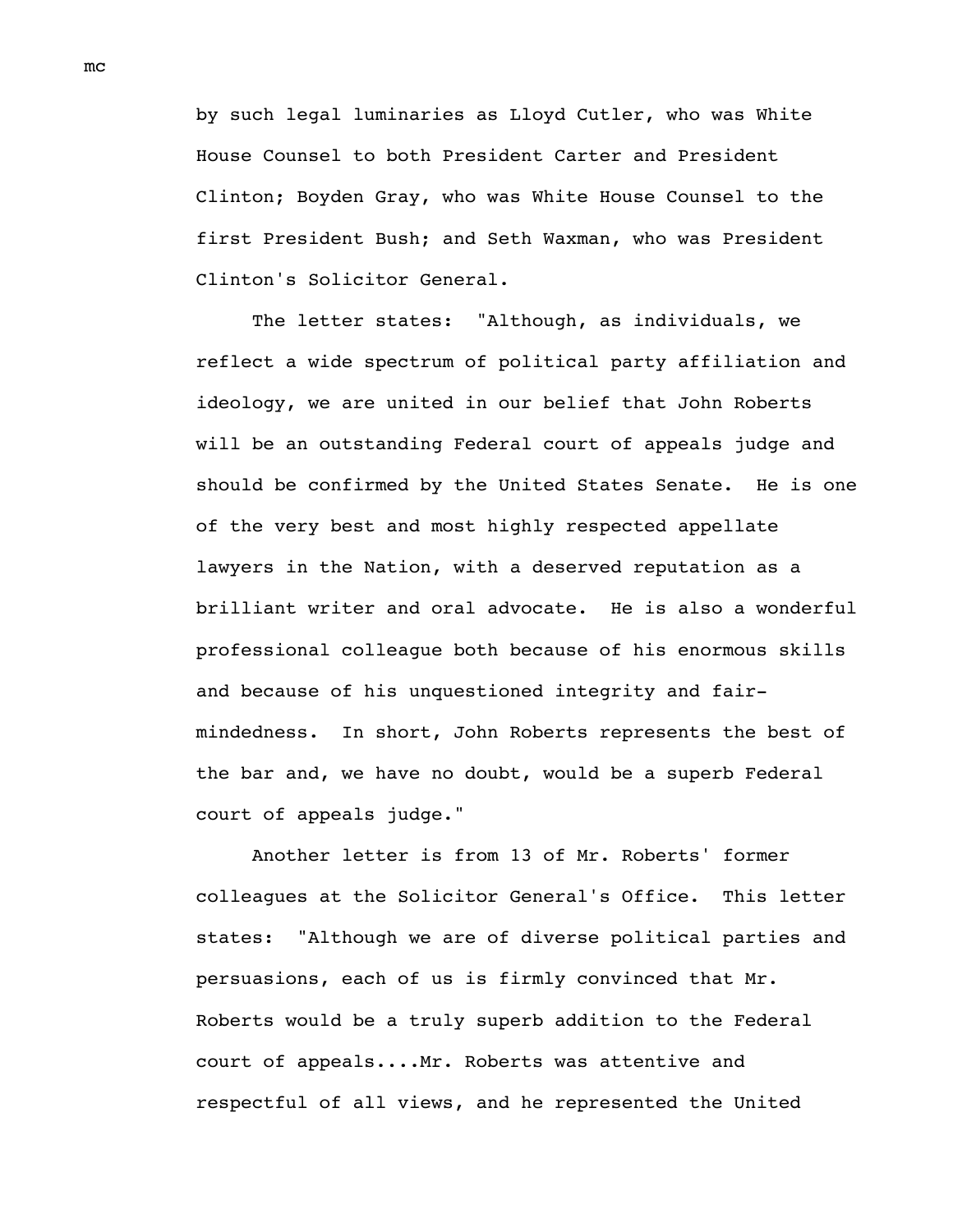States zealously but fairly. He had the deepest respect for legal principles and legal precedent--instincts that will serve him well as a court of appeals judge."

Now, others echo these sentiments. Clinton Solicitor General Seth Waxman called Mr. Roberts an "exceptionally well-qualified appellate advocate." Another Clinton Solicitor General, Walter Dellinger, said, "In my view...there is no better appellate advocate than John Roberts." And one Yale law professor provided this personal glimpse: "...I asked Mr. Roberts whether he would be comfortable taking me--a Democratic young lawyer--under his wing. His response: `Not only would I be comfortable with it, I want you here because I want to learn what others who may at times see the world differently than I think.'"

In my view, Mr. Roberts is precisely the type of person we want to see confirmed as a Federal appellate judge, one who will be respectful of all sides of an argument and who will follow the law, not some personal agenda, in deciding which party should prevail. I personally have every confidence that John Roberts will make a sterling addition to the D.C. Circuit, and I look forward to hearing from him today.

I will reserve my remarks about the other nominees we are considering until they are called forward.

mc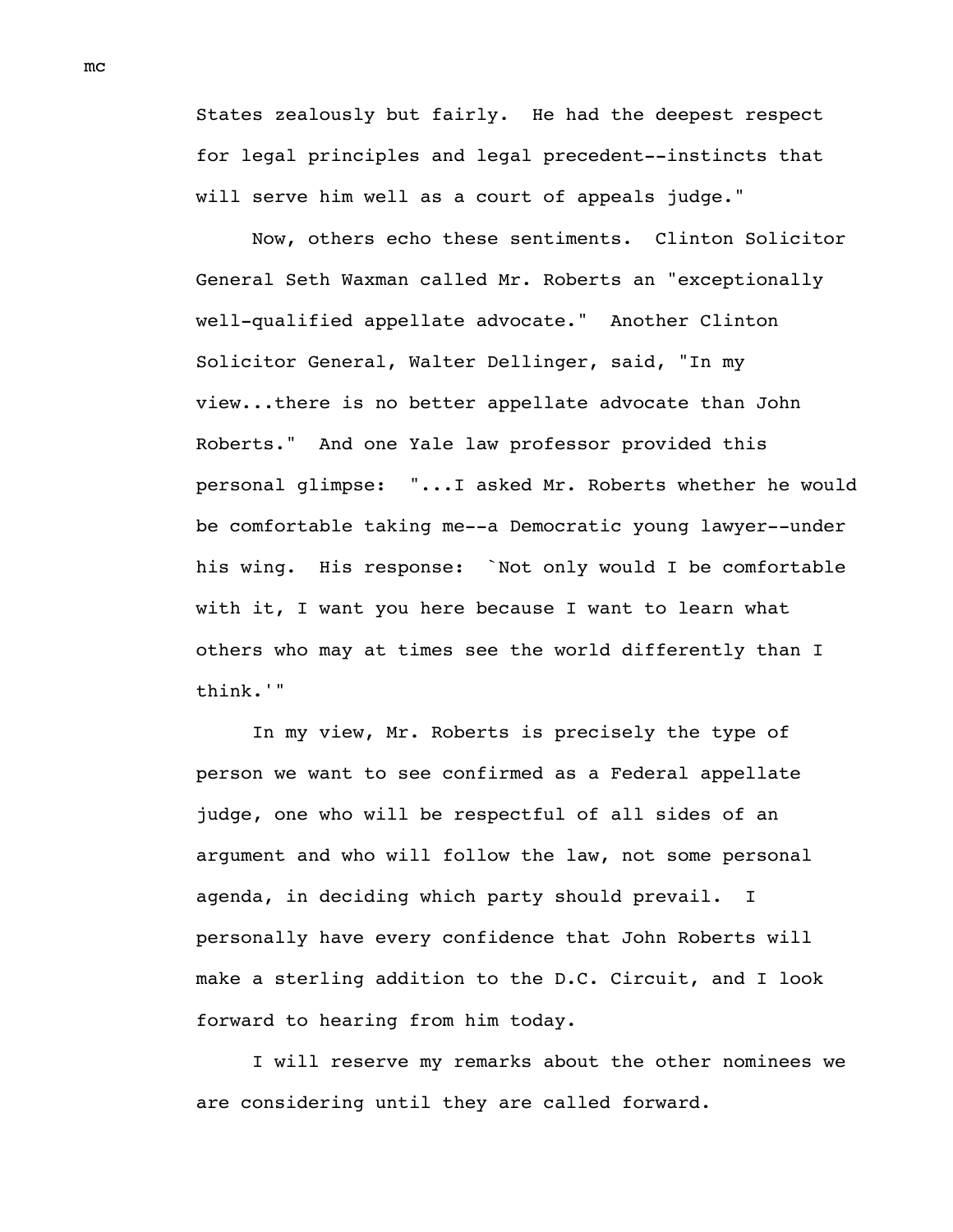So, with that, we will turn to the ranking member, and then we will go to questions.

## OPENING STATEMENT OF HON. PATRICK LEAHY, A U.S. SENATOR FROM THE STATE OF VERMONT

Senator Leahy. Thank you, Mr. Chairman, and I also welcome John Roberts here again, having been nominated to the U.S. Court of Appeals for the District of Columbia Circuit. And I am pleased that in this hearing he can have the undivided attention that a lifetime nomination to this most important circuit deserves, and I look forward to hearing his answers to our questions.

When last he was here, he was flanked by two other circuit court candidates--Sixth Circuit nominees Jeffrey Sutton and Deborah Cook. Mr. Roberts will recall that on that long day which stretched way into the evening, the overwhelming majority of questions were not to him at all. They were directed to Mr. Sutton, with others to Judge Cook, and he sort of got barely--we barely had time to even talk to him. So today we are going to have a chance to focus on him in our effort to determine what kind of a judge he would be if he was confirmed. We regret that he was thrown into that most unusual hearing earlier this year. I think it was unfair to him and actually to the other nominees, but especially to the American public because the District of Columbia Circuit is a most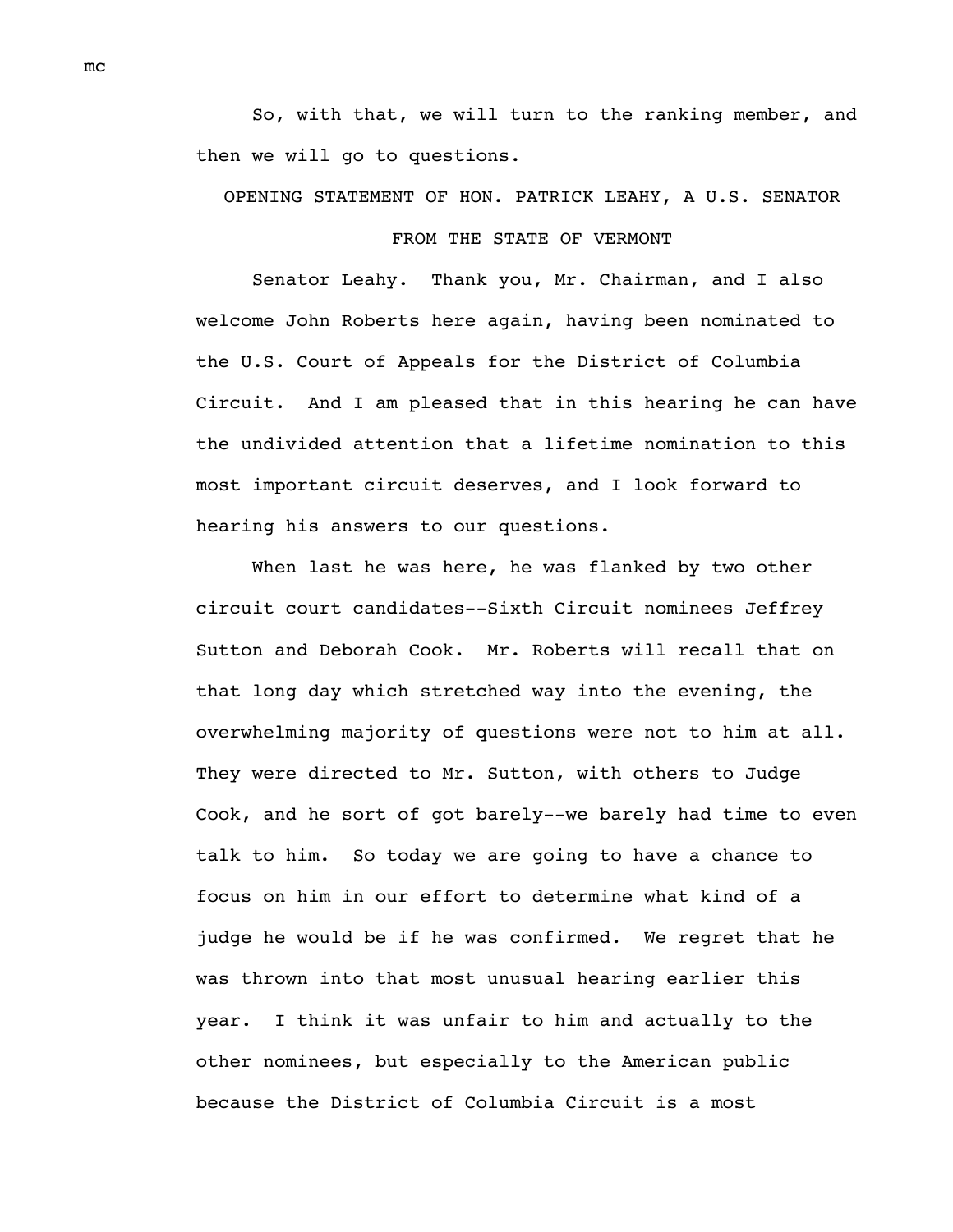important one. It is a circuit to which President Clinton nominated two outstanding individuals during his second term. They were not allowed to have votes by this Committee because the Republicans decided they should not be allowed to have votes. So given its special jurisdictional responsibilities, the District of Columbia Circuit is a most important circuit. I wish that the obstruction of President Clinton's nominees could have been remedied in trying to get some balance in the courts, but the President has decided--and this is his right to decide who he wants to go forward with, but he has decided to divide, not unite, on this matter.

I do appreciate what the Chairman has done in having this hearing. It shows how quickly we can move things when we work together, just as the Chairman and I have been working together since I held a hearing last year on asbestos reform and he has held one this year on asbestos reform. And for some of you who are interested, I think the work of Senator Hatch, myself, and a number of other interested members on both sides are coming to fruition. For the first time in years on this complex subject, I actually think, Orrin, we are actually coming close to a solution, and it shows what can happen when we work together.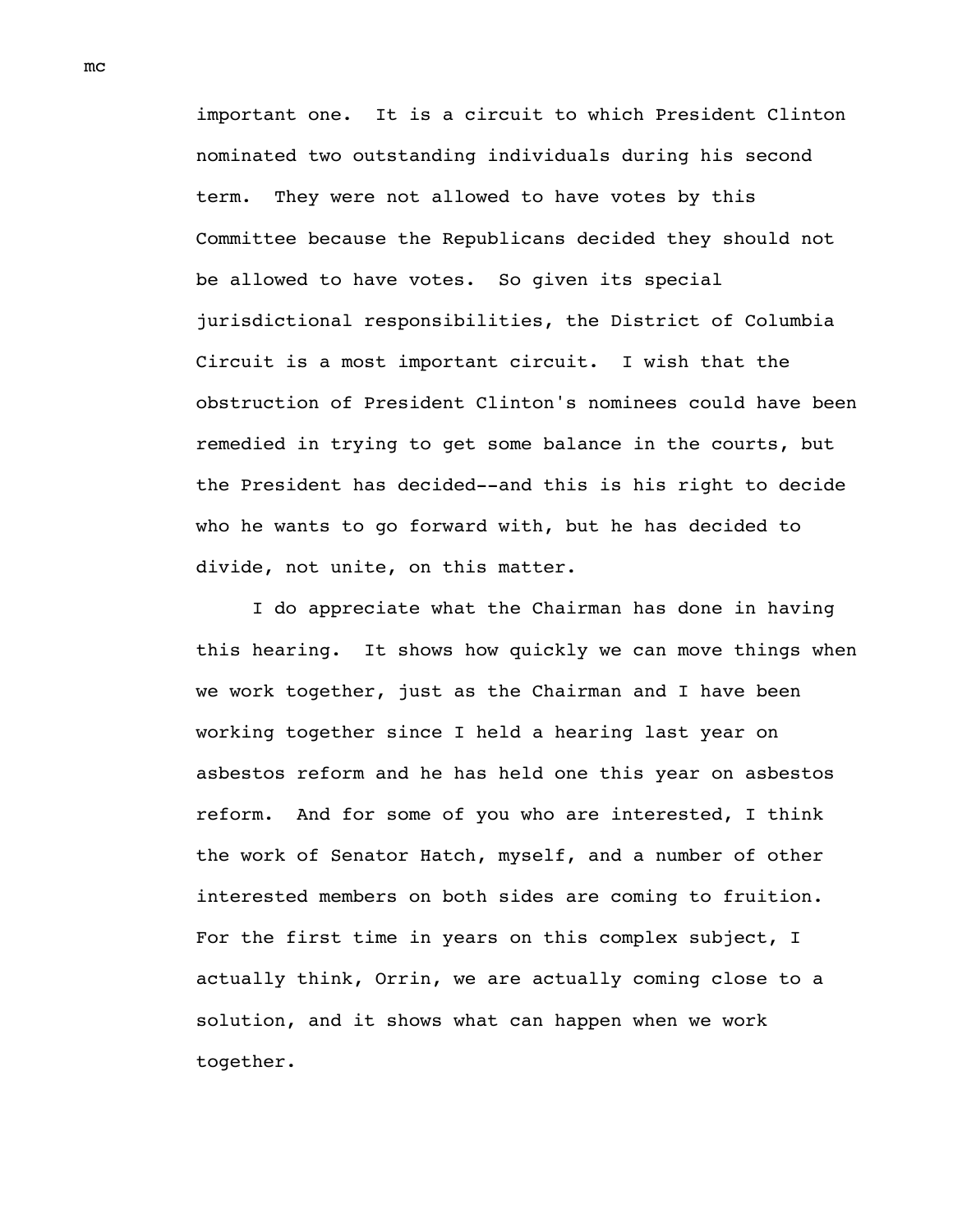Then we are going to hear from district court nominees Maurice Hicks of Louisiana and David Campbell of Arizona. Both attorneys have the support of their home State Senators.

Then we have before us the nomination of William Moschella to be Assistant Attorney General in the Office of Legislative Affairs at the Department of Justice. It is an important office, especially as the Justice Department has been really less than responsive to both the House and the Senate in requests for information. Since September 11th, many of us have been calling for and working for appropriate oversight. I submitted many oversight letters to the Justice Department containing requests for information that have not been responded to, as have a number of Republican Senators. The Justice Department is required to respond to Congress' requirements for reports about various programs that it funds, and it has not done that. For example, they are required to report regarding the current and future use of technologies being developed by the Total Information Awareness project at the Defense Department.

So I look forward to hearing how Mr. Moschella works on this. Many of us have worked with him when he was at the House Judiciary Committee, and I know that both Chairman Sensenbrenner and Chairman Hyde, two friends of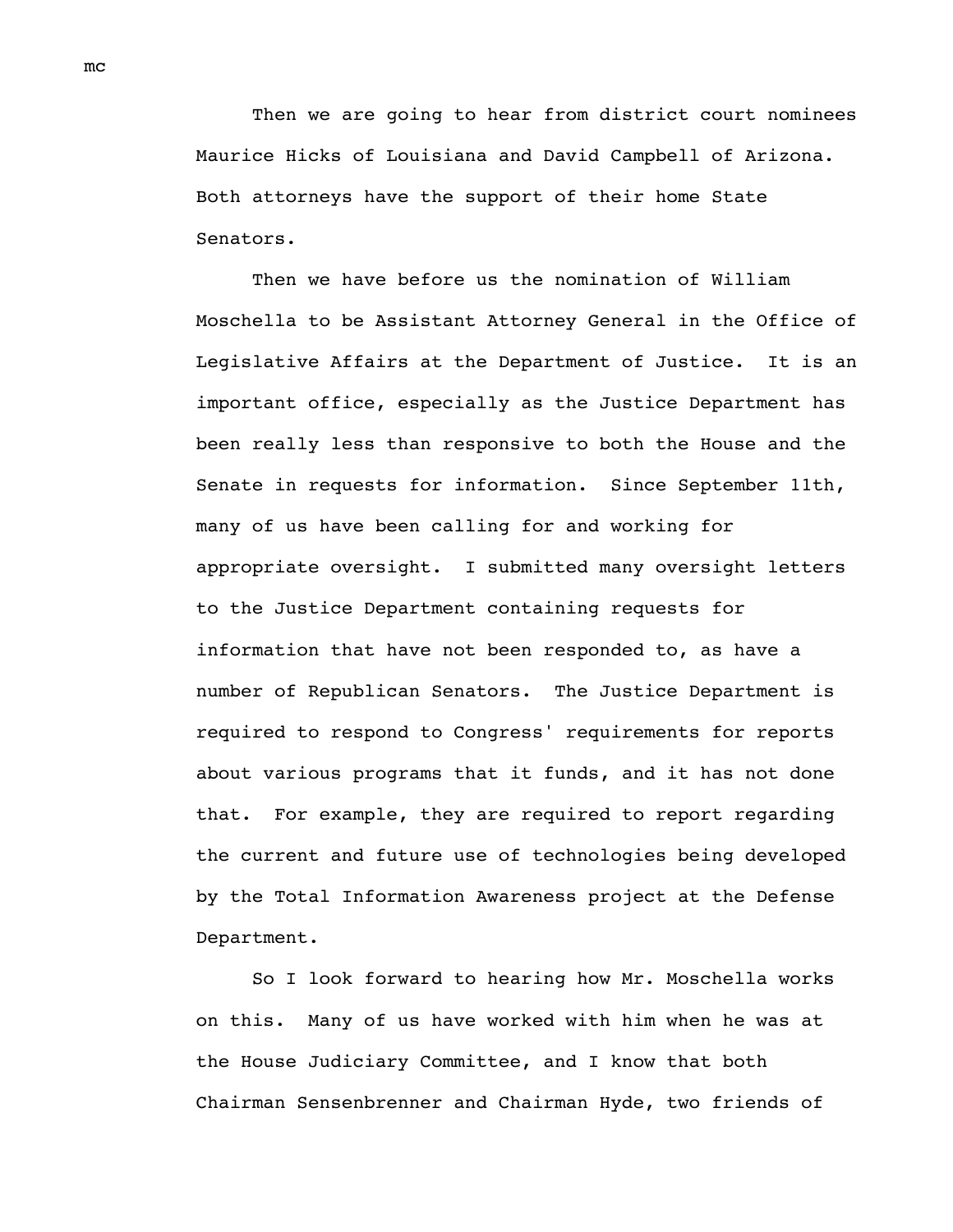mine, two people I have a great deal of respect for, think the world of him. I know a lot of the members in the Committee, both Democrats and Republicans, respect his integrity, ability, and commitment. I might say that I share those feelings.

So I hope he won't forget his roots here. Obviously, his first responsibility has to--and I am going out on a limb here sort of predicting that he will get through okay. His first responsibility has to be to the administration that is appointing him, but I hope he realizes that there has been a lot of concern expressed by both Republicans and Democrats about the lack of responsiveness from the Department of Justice. And we are all counting on him to correct that. No difficult task there.

So, Mr. Chairman, I thank you for having these hearings. Again, I thank you for your work and cooperation on the asbestos thing, and I think that between the two of us we are finally going to--I think we have a real opportunity to bring this perplexing matter to conclusion, to be a benefit to the victims, be a benefit to the companies, a benefit to the American economy, and I think that the court systems will probably breathe a huge sigh of relief if we are able to do that.

Chairman Hatch. Well, thank you, Senator.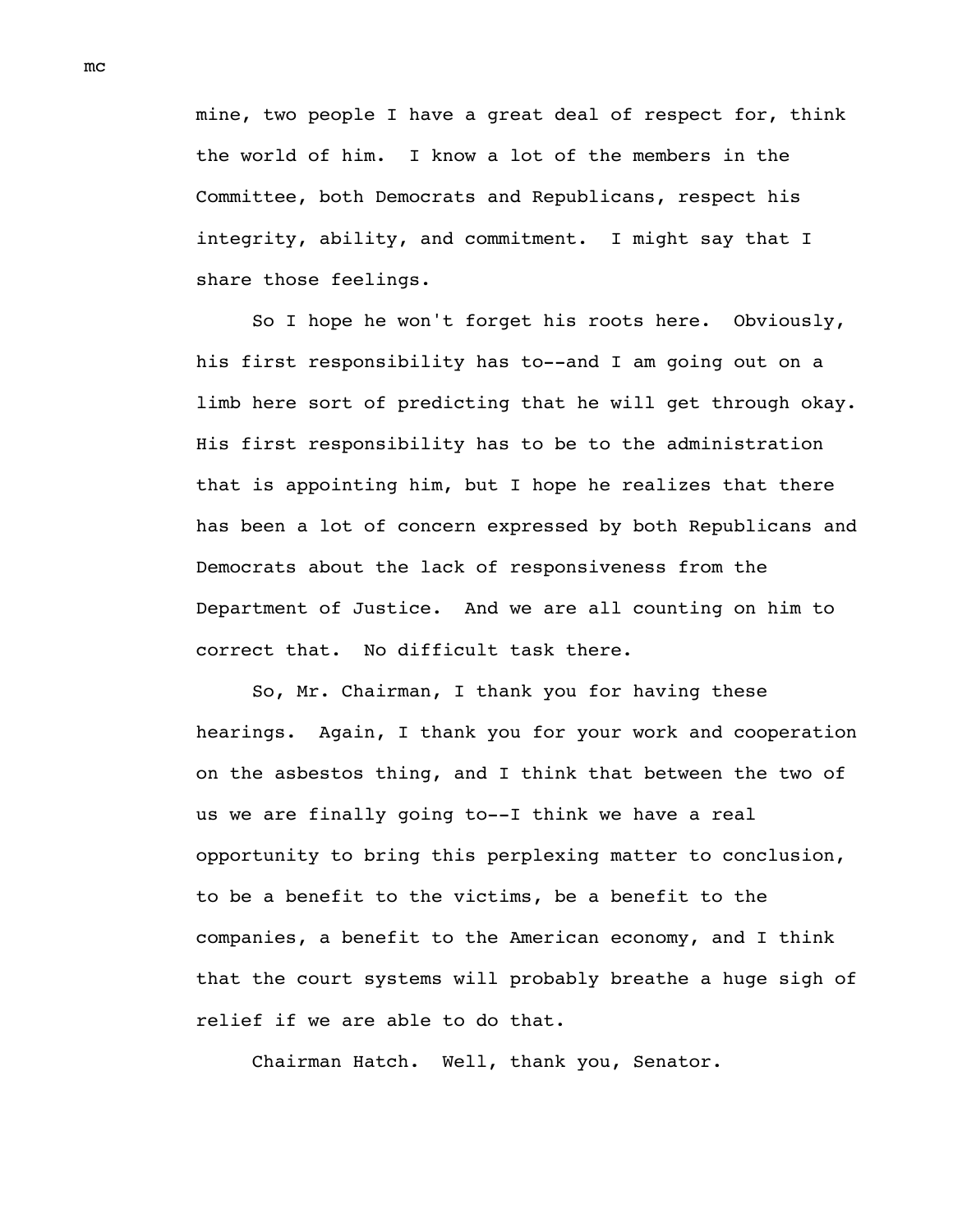Mr. Roberts, if you will stand and be sworn? Do you solemnly swear to tell the truth, the whole truth, and nothing but the truth, so help you God?

Mr. Roberts. I do.

Chairman Hatch. Thank you. Mr. Roberts, we welcome you again to the Committee. We are honored to have you back, and do you have any statement you would care to make?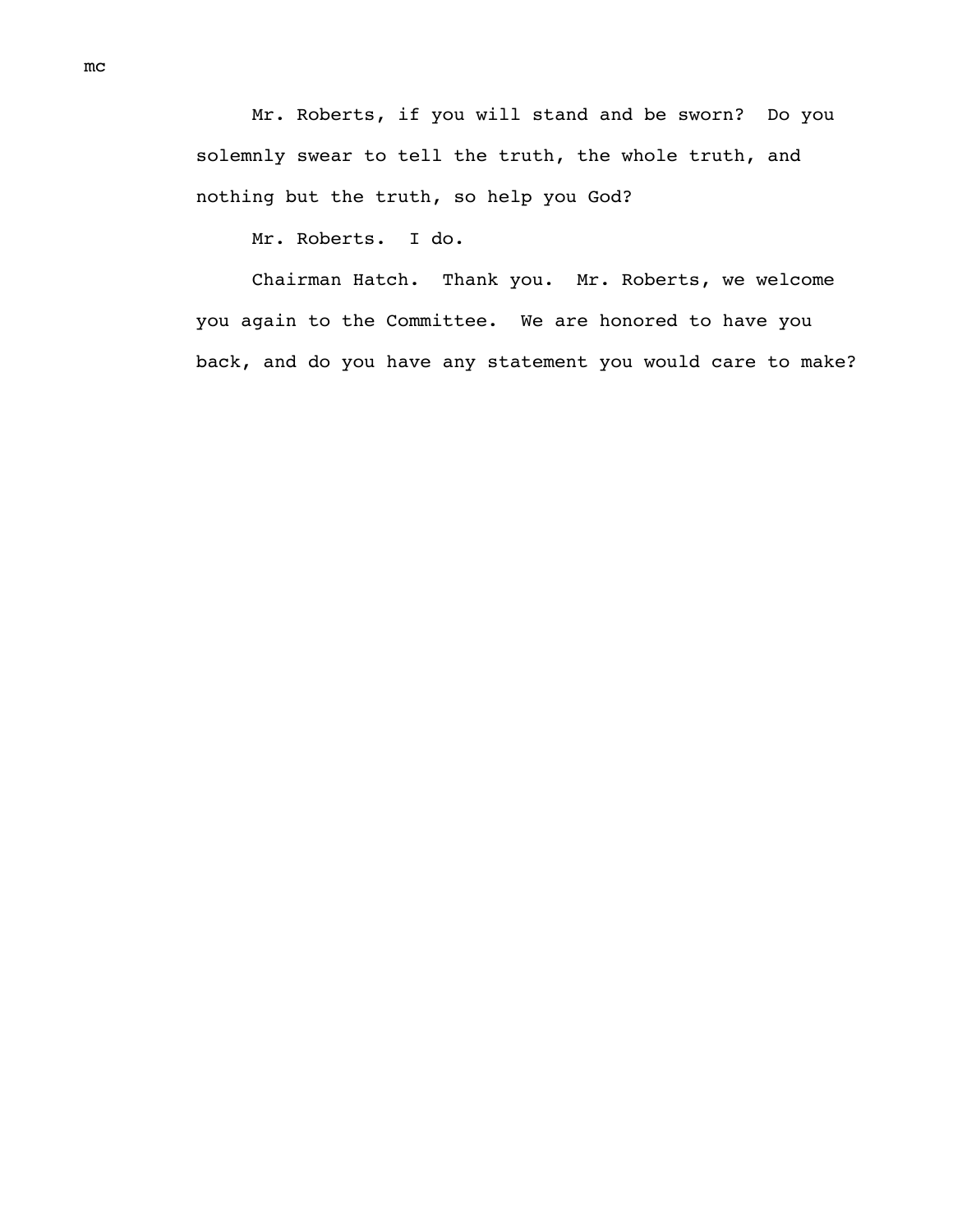**Subject:** Exec power **From:** <Kristi.R.Macklin@usdoj.gov> **Date:** 5/5/06, 9:38 AM **To:** "Kavanaugh, Brett M.", "Gerry, Brett C."

Attached is a doc that runs through the Roberts hearings by topic. The second one is by senator, but if you know how to use excel which I don't) you can also arrange it by topic.

| $-$ Attachments: $-$           |        |
|--------------------------------|--------|
| JGR Transcript QA by Topic.doc | 1.2 MB |
| Roberts SCOTUS Hearing.xls     | 654 KB |